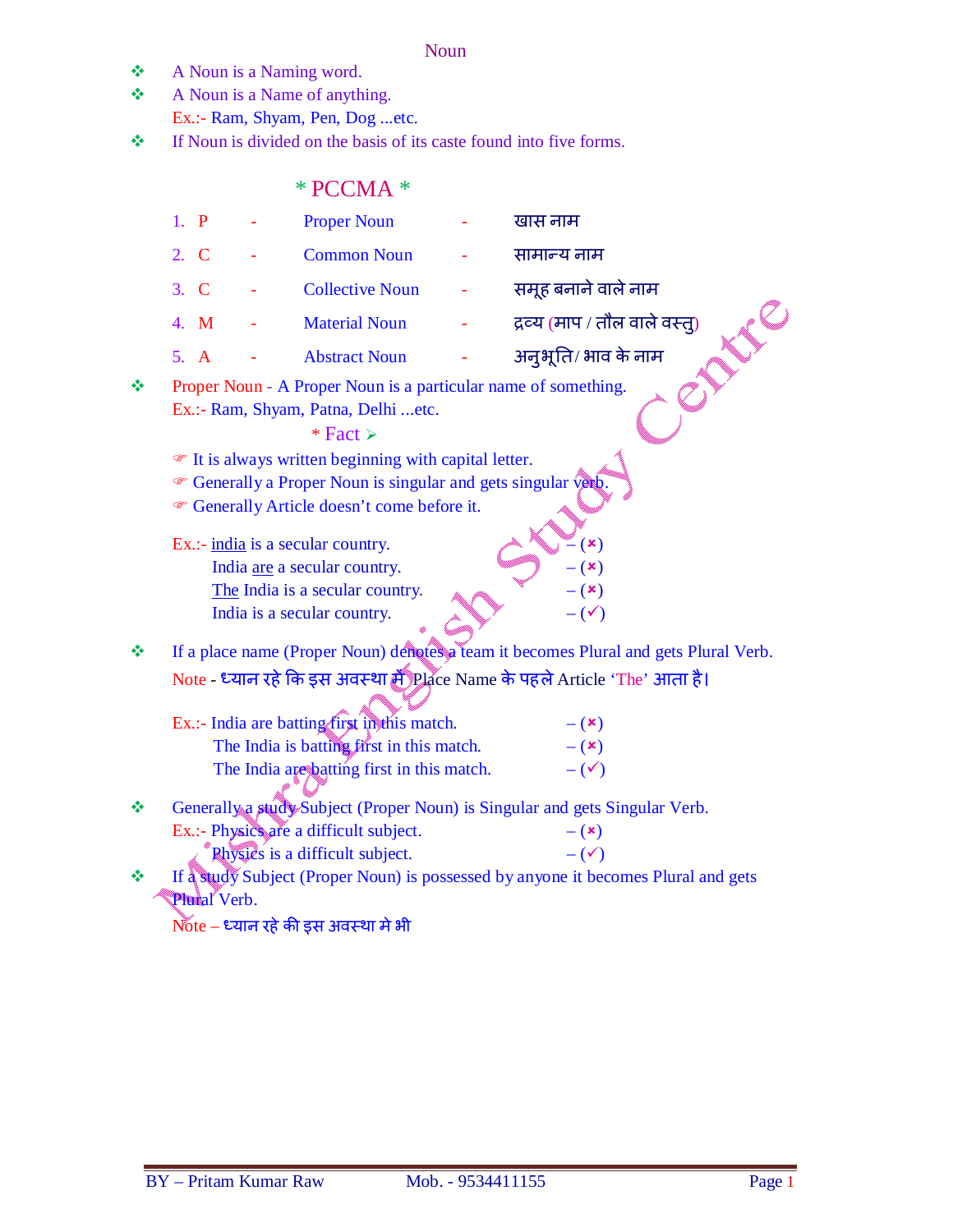|   | Noun                                                                                                                                                                                                                                                                                            |
|---|-------------------------------------------------------------------------------------------------------------------------------------------------------------------------------------------------------------------------------------------------------------------------------------------------|
|   | Generally Article is not avoided with it.                                                                                                                                                                                                                                                       |
|   | <sup>T</sup> Generally Article is not used with a Common Noun plural number.                                                                                                                                                                                                                    |
|   | Ex.:- Boy is honest.<br>$ (x)$                                                                                                                                                                                                                                                                  |
|   | The boy is honest.<br>$-(\checkmark)$                                                                                                                                                                                                                                                           |
|   | $-(\checkmark)$<br>Boys are honest.                                                                                                                                                                                                                                                             |
| ❖ | Collective Noun - A Collective Noun is a name especially given to a group or<br>collection.<br>Ex.:- Cattle, Crowd, Committee, Furniture etc.<br>Note – Collective Noun is also a part of Noun is divided into three Parts.<br><u>(विविध प्रकार के समूह)</u><br>1. Generalising Collective Noun |
|   | (एक ही प्रकार के समूह)<br><b>Group Collective Noun</b><br>2.                                                                                                                                                                                                                                    |
|   | (पक्ष / विपक्ष – दोनों प्रकार के समूह)<br><b>Distributive Collective Noun</b><br>3.                                                                                                                                                                                                             |
| ÷ | Generalising Collective Noun - A Collection that is made of different kinds of members is<br>called "Generalising Collective Noun."<br>Ex.:- Scenery (प्राकृतिक दृश्य), Machinery (यंत्र), Jewellery, Grocery (शृंगारका द् कान),                                                                |
|   | Crockery (बर्तनों का संग्रह), Furniture, Luggage etc.                                                                                                                                                                                                                                           |
|   | * Fact $\triangleright$                                                                                                                                                                                                                                                                         |
|   | ☞ It is Singular and gets Singular verb.<br>Sor 'es can't be used with it.                                                                                                                                                                                                                      |
|   | Ex.:- The machinery are very old.<br>$-$ ( $\mathbf{x})$<br>The machineries are very old.<br>$ (x)$<br>The <u>machinery is</u> very old.<br>$-(\checkmark)$                                                                                                                                     |
| ❖ | Group Collective Noun - A collection that is made of the same kinds of members is called<br>"Group Collective Noun."                                                                                                                                                                            |
|   | Ex.:- People, Public, Cattle Gentry (सभ्य समाज), Peasantry (कृषक समाज), Cavalry<br>(घुड़सवार फौज) etc.                                                                                                                                                                                          |
|   | $\text{Fact}$<br>The It is Plural and gets Plural Verb.<br>Sor 'es can't be used with it.                                                                                                                                                                                                       |
|   | Ex:-The peasantry of this village is very laborious.<br>$ (x)$                                                                                                                                                                                                                                  |
|   | The peasantries of this village are very laborious. $-(x)$                                                                                                                                                                                                                                      |
|   | The peasantry of this village are very laborious.<br>$-(\checkmark)$                                                                                                                                                                                                                            |
|   | Note – ध्यान रहे कि People का प्रयोग Country के अर्थ मे भी होता है। अतः इस अर्थ मे इसे                                                                                                                                                                                                          |
|   | Common Noun का स्वरूप मानते हुए Peoples मे बदला जा सकता है।                                                                                                                                                                                                                                     |
|   | Ex.:- India is a People of Asia.<br>$-(\checkmark)$                                                                                                                                                                                                                                             |
|   | $- (x)$<br>India, China and Pakistan are People of Asia.                                                                                                                                                                                                                                        |
|   | $-(\checkmark)$<br>India, China and Pakistan are Peoples of Asia.                                                                                                                                                                                                                               |
| ❖ | Distributive Collective Noun - A collection that's members are either unanimous or<br>different in opinion there is no certainty for it is called "Distributive Collective Noun."<br>Ex.:- Jury, Committee, Parliament etc.                                                                     |
|   | <b>BY</b> - Pritam Kumar Raw<br>Page 2<br>Mob. - 9534411155                                                                                                                                                                                                                                     |
|   |                                                                                                                                                                                                                                                                                                 |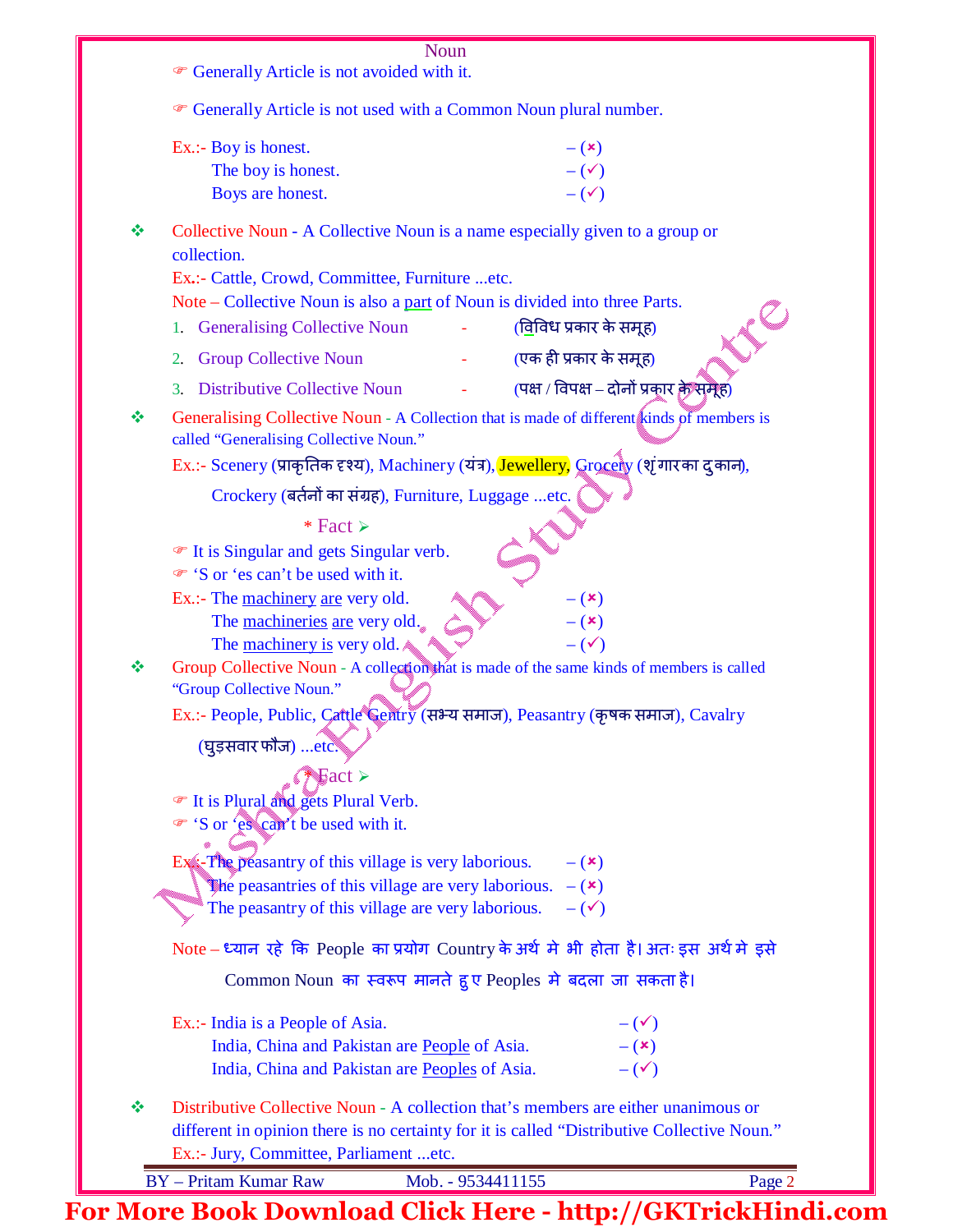## Noun

 $*$  Fact  $\ge$ 

| ❖ | If the members of Distributive Collective Noun are unanimous it becomes Singular $\&$                                                                   |                           |
|---|---------------------------------------------------------------------------------------------------------------------------------------------------------|---------------------------|
|   | gets Singular Verb.                                                                                                                                     |                           |
|   | Ex.:- The Committee have taken a bold step in this case.<br>The Committee has taken a bold step in this case.                                           | $ (x)$<br>$-(\checkmark)$ |
| ❖ |                                                                                                                                                         |                           |
|   | If its members are different in opinion it becomes plural and gets Plural Verb.<br>Ex.:- The Committee has not taken any bold step in this case. $-(x)$ |                           |
|   | The Committee have not taken any bold step in this case. $-(\checkmark)$                                                                                |                           |
|   | Sor 'es can't be used with it.                                                                                                                          |                           |
|   |                                                                                                                                                         |                           |
| ❖ | Material Noun - A Noun that can be either measured or weighed but can't be counted is                                                                   |                           |
|   | called "Material Noun."                                                                                                                                 |                           |
|   | Ex.:- Water, Sugar, Milk, Rice, Gold etc.                                                                                                               |                           |
|   | * Fact $\ge$                                                                                                                                            |                           |
|   | • Generally it is singular and gets singular verb.                                                                                                      |                           |
|   | <sup>®</sup> Generally Article doesn't come before it.                                                                                                  |                           |
|   | Ex.:- Water are colourless.                                                                                                                             |                           |
|   | A water is colourless.                                                                                                                                  |                           |
|   | Water is colourless.                                                                                                                                    |                           |
|   | • Dreg is the only Material Noun that is plural and gets plural verb.                                                                                   |                           |
|   | Ex.:- Dregs is laying aside the road in this area.                                                                                                      | $-$ ( $\mathbf{x})$       |
|   | Dreg are laying aside the road in this area.                                                                                                            | $- (x)$                   |
|   | Dregs are laying aside the road in this area.                                                                                                           | $-(\checkmark)$           |
| ❖ |                                                                                                                                                         |                           |
|   | Abstract Noun - An Abstract Noun is the name of one's feelings.                                                                                         |                           |
|   | Ex.:- Honesty, Brotherhood, Childhood, Goodness etc is always singular and gets<br>Singular Verb.                                                       |                           |
|   | $*$ Fact $*$                                                                                                                                            |                           |
|   |                                                                                                                                                         |                           |
|   | It Generally Article doesn't come before it.<br>$\bullet$                                                                                               |                           |
|   | Ex.:- Brotherhood are a great quality.                                                                                                                  | $- (x)$                   |
|   | A Brotherhood is a great quality.                                                                                                                       | $ (x)$                    |
|   | Brotherhood is a great quality.                                                                                                                         | $-(\checkmark)$           |
|   | $\triangleleft$ Gender $\succ$                                                                                                                          |                           |
| ❖ | If Noun is defined on the basis of its Gender found into four forms.                                                                                    |                           |
|   | <b>Masculine Gender</b>                                                                                                                                 |                           |
|   | Féminine Gender                                                                                                                                         |                           |
|   | 3. Common Gender                                                                                                                                        |                           |
|   | 4. Neuter Gender                                                                                                                                        |                           |
| ❖ | Masculine Gender - A Noun that denotes a male community is kept in Masculine                                                                            |                           |
|   | Gender.                                                                                                                                                 |                           |
|   | Muscle > Power > Male                                                                                                                                   |                           |
|   | Ex.:- Father, Brother, Uncle, Ram, Shyam etc.                                                                                                           |                           |
| ൟ | Feminine Gender - A Noun that denotes a female community is kept in Feminine                                                                            |                           |
|   | Gender.                                                                                                                                                 |                           |
|   | Feminine > Femina > Beauty > Female<br>Ex.:- Mother, Sister, Sita, Gita  etc.                                                                           |                           |
|   |                                                                                                                                                         |                           |
|   | <b>BY</b> - Pritam Kumar Raw<br>Mob. - 9534411155                                                                                                       | Page 3                    |
|   |                                                                                                                                                         |                           |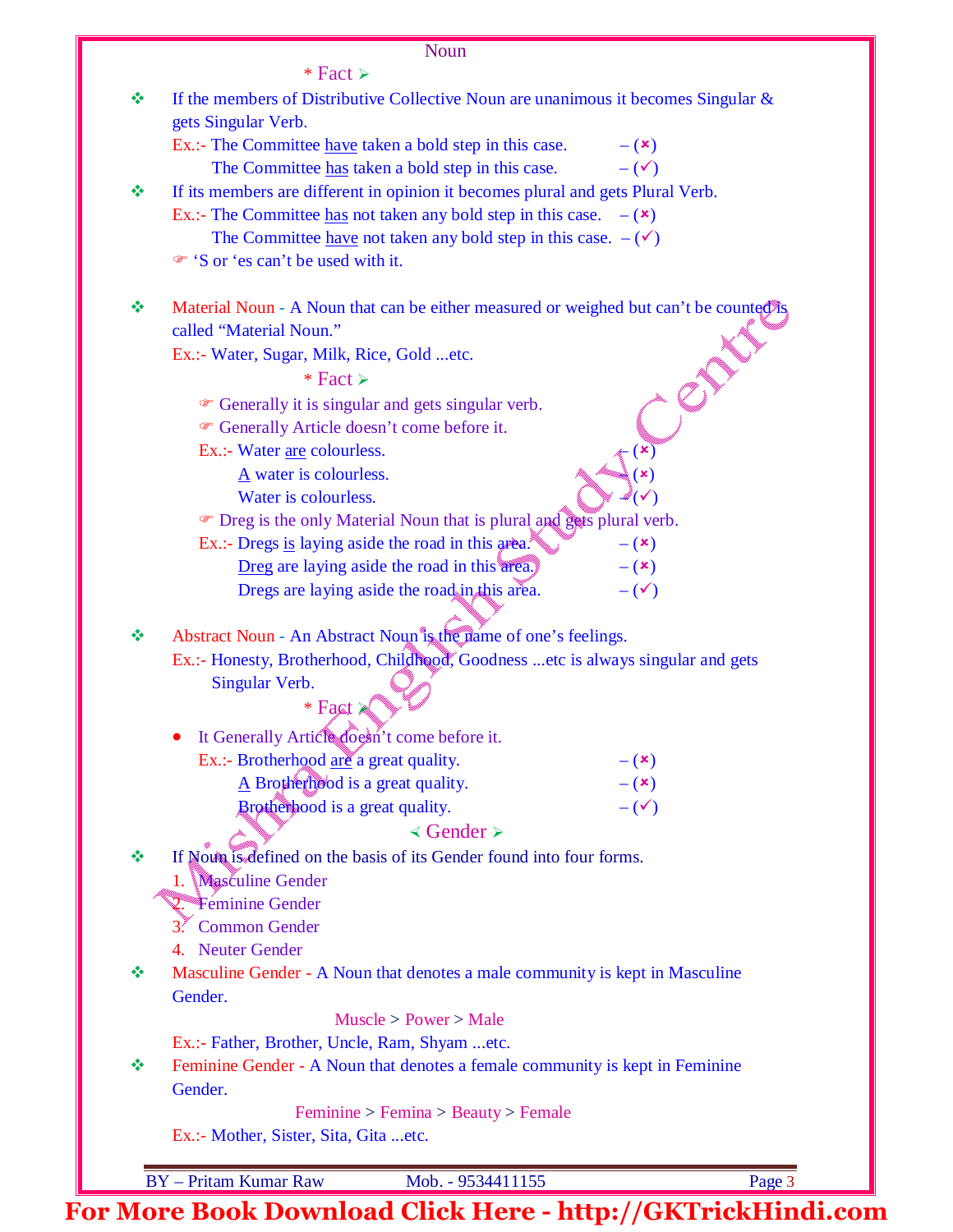| ❖ | TYOUIT<br>Common Gender - A Noun that is either masculine or feminine but can't be recognised<br>by name is kept in Common Gender. |
|---|------------------------------------------------------------------------------------------------------------------------------------|
|   | Ex.:- Doctor, Engineer, Minister, Student etc.                                                                                     |
| ❖ | Neuter Gender - A Noun that is either mentally or sexually undeveloped or undeveloped                                              |
|   | with both the qualities is kept in Neuter Gender.                                                                                  |
|   | Ex.:- Pen, Car, Dog etc.                                                                                                           |
|   | $\triangleleft$ Noun $\triangleright$                                                                                              |
| ❖ | A Noun is divided on the basis of its structure found into two parts.                                                              |
|   | <b>Single Noun</b><br>1.                                                                                                           |
|   | 2. Compound Noun                                                                                                                   |
| ❖ | Single Noun - A Noun that gets only-one words for its formation is called Single Noun.                                             |
|   | Ex.:- Boy, Pen, Dog, Car etc.                                                                                                      |
| ❖ | Compound Noun - A Noun that gets more than one words for its formation is called                                                   |
|   | Compound Noun.                                                                                                                     |
|   | Ex.:- Brother-in-law, Commander-in-chief, Note-book, Cupful, Spoonful Jetc.                                                        |
|   | Note – Compound Noun that is also a part of Noun is divided into two Parts –                                                       |
|   | <b>Compound Noun with Hyphen</b><br>1.                                                                                             |
|   | Compound Noun without Hyphen<br>2.<br>$(-)$                                                                                        |
| ❖ | Compound Noun with Hyphen - A Compound Noun that gets Hyphen (-) amid its<br>words.                                                |
|   | Ex.:- Brother-in-law, Passer-by etc.                                                                                               |
| ❖ | Compound Noun without Hyphen - A Compound Noun that doesn't get Hyphen amid                                                        |
|   | its words.                                                                                                                         |
|   | Ex.:- Cupful, Spoonful, Pocketful etc.                                                                                             |
|   | Note – ध्यान रहे कि इसका अंत 'ful" से होता है।                                                                                     |
|   | $\mathbb{N}$ oun >                                                                                                                 |
| ❖ | If Noun is divided on the basis of its Count-ability found into two forms.                                                         |
|   | 1. Countable Noun                                                                                                                  |
|   | 2. Uncountable Noun                                                                                                                |
| ❖ | Countable Noun - A Noun that can be shown in number.                                                                               |
|   | Ex.:- Boy, Pen, Dogetc.                                                                                                            |
| ❖ | Uncountable Noun - A Noun that can't be shown in number.                                                                           |
|   | Ex.:- Water, Sugar, Honesty etc.                                                                                                   |
|   | $\triangle$ Number $\triangleright$                                                                                                |
| ❖ | Number <sup>2</sup> - If Noun is divided on the basis of its Number found into two forms.                                          |
|   | Singular Number                                                                                                                    |
|   | 2. Plural Number                                                                                                                   |
| ≪ | Singular Number - A Noun that is only-one in Number.                                                                               |
|   | Ex.:- Pen, Dog, Caretc.                                                                                                            |
|   | Note – ध्यान रहे कि किसी Uncountable Noun को भी Singular Number के ही श्रेणी मे रखा                                                |
|   | जाता है, और Verb Singular दिया जाता हैं।                                                                                           |
|   | Ex.:- Water <u>are</u> colourless. $-$ ( $\star$ )<br>Water is colourless. $-(\checkmark)$<br>$\Rightarrow$                        |
| ∙ | Plural Number - Noun that are more than one in counting.                                                                           |
|   | Ex.:- Boys, Pens, Dogs  etc.                                                                                                       |
|   |                                                                                                                                    |
|   |                                                                                                                                    |
|   | <b>BY</b> - Pritam Kumar Raw<br>Page 4<br>Mob. - 9534411155                                                                        |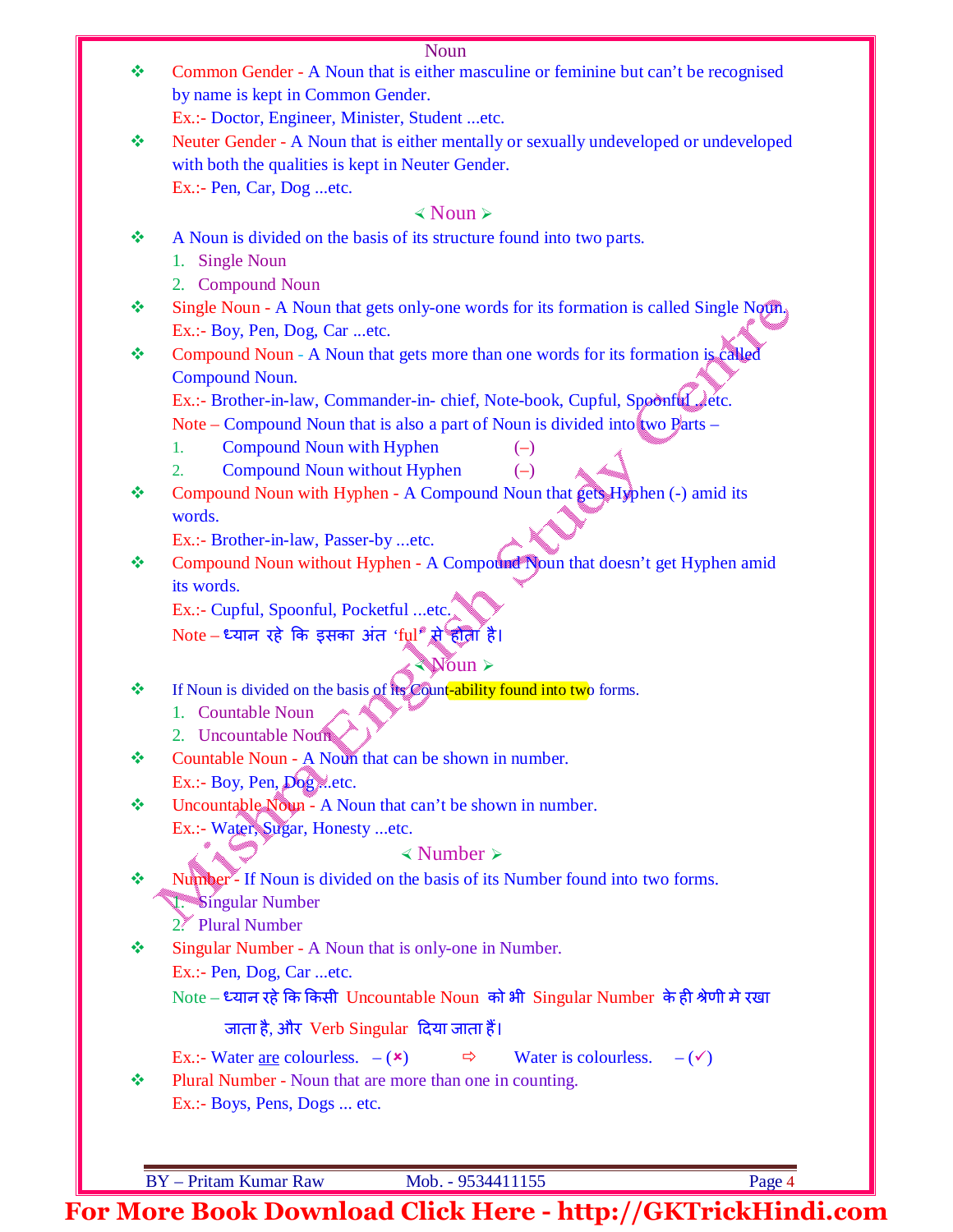|   |                                                             | Note – कोई Noun प्रायः जन्म से Singular होता है, उसे कुछ नियमों के तहत Plural बनाया            |
|---|-------------------------------------------------------------|------------------------------------------------------------------------------------------------|
|   |                                                             | जाता, जबकि एक Verb जन्म से ही Plural होता हैं और उसे उन्ही नियमों के तहत                       |
|   | Singular बनाया जाता हैं और वे नियम निम्नलिखित हैं -         |                                                                                                |
| ❖ |                                                             | Generally a Singular Countable Noun becomes Plural adding's' after itself.                     |
|   | Ex.:- Singular                                              | Plural                                                                                         |
|   | Dog                                                         | <b>Dogs</b>                                                                                    |
|   | Car                                                         | Cars                                                                                           |
|   | <b>Student</b>                                              | <b>Students</b>                                                                                |
|   | Teacher etc.                                                | Teachers etc.                                                                                  |
| ❖ |                                                             | A Singular Countable Noun ending with's, ss, ch, sh, x & z' becomes Plural adding (es)         |
|   | after itself.                                               |                                                                                                |
|   | Ex.:- Singular                                              | Plural                                                                                         |
|   | <b>Class</b>                                                | <b>Classes</b>                                                                                 |
|   | <b>Torch</b>                                                | <b>Torches</b>                                                                                 |
|   | <b>Box</b>                                                  | <b>Boxes</b>                                                                                   |
|   | Topaz etc.                                                  | Topazes etc.                                                                                   |
| ❖ |                                                             | A Singular Countable Noun ending with 'ch' but the 'ch' is pronounced 'Ka' $(\overline{\Phi})$ |
|   | becomes Plural adding 's'                                   |                                                                                                |
|   | Ex.:- Singular                                              | Plural                                                                                         |
|   | Monarch                                                     | Monarchs                                                                                       |
|   | <b>Stomach</b>                                              | Stomachs                                                                                       |
|   | Arch etc.                                                   | Archs etc.                                                                                     |
| ❖ |                                                             | A Singular Countable Noun ending with $\phi^*$ and a vowel comes before the 'o' becomes        |
|   | Plural adding 'es'                                          |                                                                                                |
|   | Ex.:- Singular                                              | Plural                                                                                         |
|   | <b>Studio</b>                                               | <b>Studios</b>                                                                                 |
|   | Radio                                                       | <b>Radios</b>                                                                                  |
|   | Video                                                       | <b>Videos</b>                                                                                  |
|   | Bamboo etc.                                                 | Bamboos etc.                                                                                   |
| ❖ |                                                             | A Singular Countable Noun ending with 'o' and a consonant comes before the 'o'                 |
|   | becomes Plural adding 'es'                                  |                                                                                                |
|   | Ex.:-Singular                                               | Plural                                                                                         |
|   | Hero                                                        | <b>Heroes</b>                                                                                  |
|   | Zero                                                        | <b>Zeroes</b>                                                                                  |
|   | Potato                                                      | <b>Potatoes</b>                                                                                |
|   | Tomato etc.                                                 | Tomatoes etc.                                                                                  |
| ❖ |                                                             | A Singular Countable Noun ending with 'o' and a consonant comes before the 'o' but             |
|   | the Noun is related to technology becomes Plural adding 's' |                                                                                                |
|   | Ex.:- Singular                                              | Plural                                                                                         |
|   | Photo                                                       | <b>Photos</b>                                                                                  |
|   | <b>Auto</b>                                                 | <b>Autos</b>                                                                                   |
|   |                                                             |                                                                                                |
|   | Dynamo etc.                                                 | Dynamos etc.                                                                                   |
| ❖ |                                                             | A Singular countable Noun ending with 'y' and a vowel comes before the 'y' becomes             |
|   | Plural adding 's'.                                          |                                                                                                |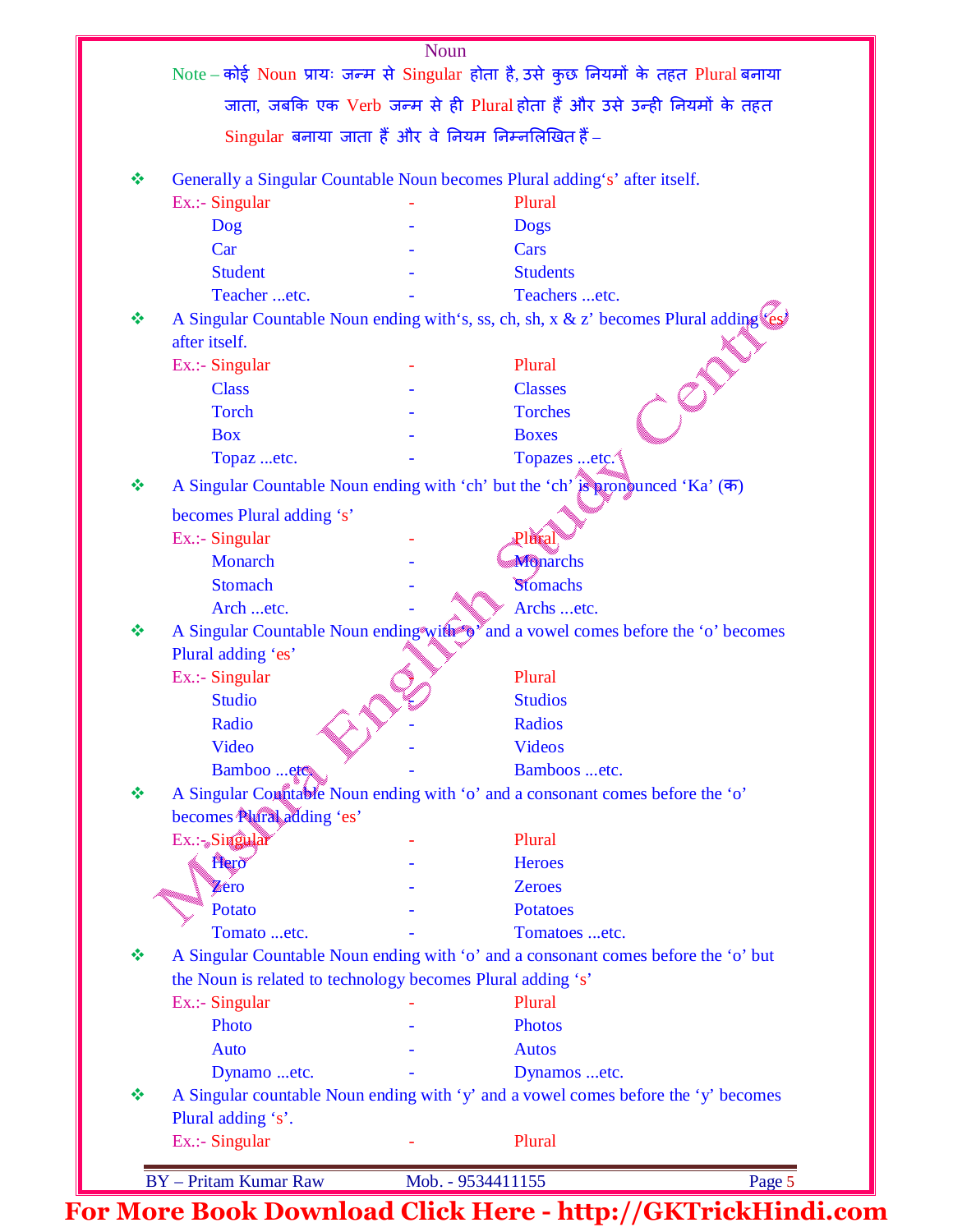|   |                                                                        | Noun              |                                                                                        |        |
|---|------------------------------------------------------------------------|-------------------|----------------------------------------------------------------------------------------|--------|
|   | <b>Boy</b>                                                             |                   | <b>Boys</b>                                                                            |        |
|   | <b>Toy</b>                                                             |                   | <b>Toys</b>                                                                            |        |
|   | Day                                                                    |                   | <b>Days</b>                                                                            |        |
|   | Ray etc.                                                               |                   | Rays etc.                                                                              |        |
| ❖ |                                                                        |                   | A Singular Countable Noun ending with 'y' and a consonant comes before the 'y'         |        |
|   | becomes Plural replacing 'y' by 'ies'                                  |                   |                                                                                        |        |
|   | Ex.:- Singular                                                         |                   | Plural                                                                                 |        |
|   | <b>Baby</b>                                                            |                   | <b>Babies</b>                                                                          |        |
|   | City                                                                   |                   | <b>Cities</b>                                                                          |        |
|   | Story etc.                                                             |                   | Stories etc.                                                                           |        |
| ❖ |                                                                        |                   | A Singular Countable Noun ending with 'y' and a consonant comes before the 'y' but     |        |
|   | the Noun is in the form of Proper Noun becomes Plural adding 's'       |                   |                                                                                        |        |
|   | Ex.:- Singular                                                         |                   | Plural                                                                                 |        |
|   | <b>January</b>                                                         |                   | <b>Januarys</b>                                                                        |        |
|   | February                                                               |                   | Februarys                                                                              |        |
|   |                                                                        |                   |                                                                                        |        |
|   | July                                                                   |                   | <b>Julys</b>                                                                           |        |
| ❖ | Canady etc.                                                            |                   | Canady's etc,                                                                          |        |
|   |                                                                        |                   | A Singular Countable Noun ending with 'f' or 'fe' becomes Plural replacing 'f' or 'fe' |        |
|   | by 'ves'                                                               |                   |                                                                                        |        |
|   | Ex.:- Singular                                                         |                   | Plural                                                                                 |        |
|   | Life                                                                   |                   | Lives                                                                                  |        |
|   | Wife                                                                   |                   | Wives                                                                                  |        |
|   | Knife                                                                  |                   | Knives                                                                                 |        |
|   | Leaf etc.                                                              |                   | Leaves etc.                                                                            |        |
| ❖ |                                                                        |                   | A Singular Countable Noun ending with T or 'fe' but it is the formation of other Parts |        |
|   | of Speech becomes Plural adding                                        |                   |                                                                                        |        |
|   | Ex.:- Singular                                                         |                   | Plural                                                                                 |        |
|   | Proof                                                                  |                   | <b>Proofs</b>                                                                          |        |
|   | <b>Belief</b>                                                          |                   | <b>Beliefs</b>                                                                         |        |
|   | Chief etc.                                                             |                   | Chiefs etc.                                                                            |        |
| ❖ |                                                                        |                   | A Compound Noun without Hyphen becomes Plural by adding 's' with the 'ful'             |        |
|   | Ex.:- Singular                                                         |                   | Plural                                                                                 |        |
|   | Cupful                                                                 |                   | <b>Cupfuls</b>                                                                         |        |
|   | Spoonful                                                               |                   | Spoonfuls                                                                              |        |
|   | Pocketful etc.                                                         |                   | Pocketfuls etc.                                                                        |        |
| ❖ | Some Nouns change their Plural form in different way.                  |                   |                                                                                        |        |
|   | Singular                                                               |                   | Plural                                                                                 |        |
|   | Child                                                                  |                   | Children                                                                               |        |
|   | Man                                                                    |                   | Men                                                                                    |        |
|   | Woman                                                                  |                   | Women                                                                                  |        |
|   | Ox                                                                     |                   | Oxen                                                                                   |        |
|   | Mr.                                                                    |                   | Messer's                                                                               |        |
|   | Mrs etc.                                                               |                   | Mesdames etc.                                                                          |        |
| ❖ | A Greek Noun ending with 'on' becomes Plural replacing 'ouse' by 'ice' |                   |                                                                                        |        |
|   | Ex.:- Singular                                                         |                   | Plural                                                                                 |        |
|   | Phenomenon                                                             |                   | Phenomena                                                                              |        |
|   | Criterion etc.                                                         |                   | Criteria etc.                                                                          |        |
|   |                                                                        |                   |                                                                                        |        |
|   | <b>BY</b> - Pritam Kumar Raw                                           | Mob. - 9534411155 |                                                                                        | Page 6 |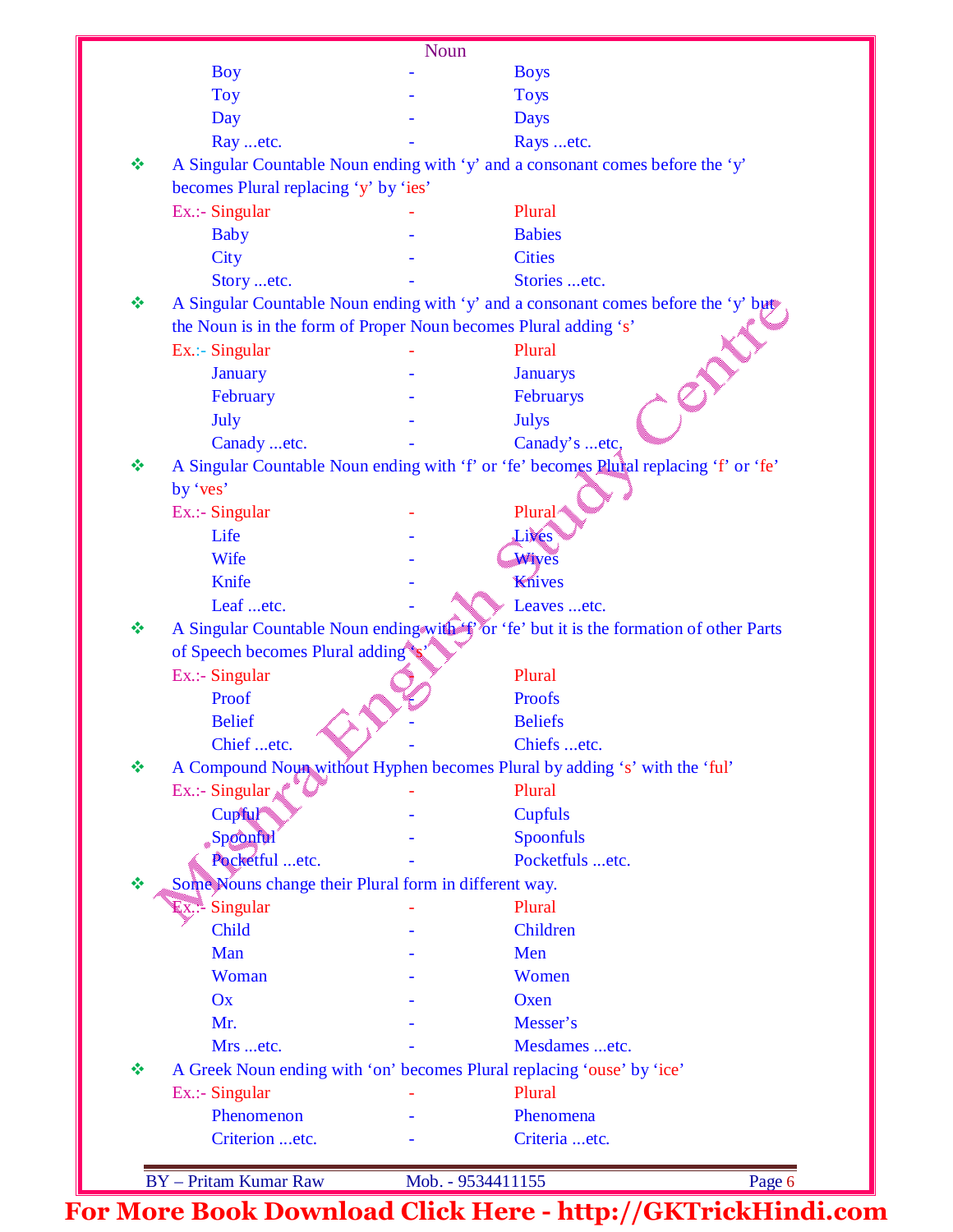|   |                                                                     | <b>Noun</b>              |                                                                                    |
|---|---------------------------------------------------------------------|--------------------------|------------------------------------------------------------------------------------|
| ❖ |                                                                     |                          | A Greek Noun ending with 'ouse' becomes Plural replacing 'ouse' by 'ice'           |
|   | Ex.:- Singular                                                      |                          | Plural                                                                             |
|   | <b>Mouse</b>                                                        |                          | <b>Mice</b>                                                                        |
|   | Louse                                                               |                          | Lice                                                                               |
|   | De-mouse etc.                                                       |                          | Demise etc.                                                                        |
| ❖ |                                                                     |                          | A Greek Noun that's internal part is 'oo' becomes Plural replacing 'oo' by 'ee'    |
|   | Ex.:- Singular                                                      |                          | Plural                                                                             |
|   | <b>Tooth</b>                                                        |                          | <b>Teeth</b>                                                                       |
|   | Foot                                                                |                          | Feet                                                                               |
|   | Goose etc.                                                          |                          | Geese etc.                                                                         |
| ❖ | A Greek Noun ending with 'is' becomes Plural replacing 'is' by 'es' |                          |                                                                                    |
|   | Ex.:- Singular                                                      |                          | <b>ANY</b> C<br>Plural                                                             |
|   | <b>Thesis</b>                                                       |                          | <b>Theses</b>                                                                      |
|   | <b>Crisis</b>                                                       |                          | <b>Crises</b>                                                                      |
|   | Hypothesis                                                          |                          | <b>Hypotheses</b>                                                                  |
|   | Oasis etc.                                                          |                          | Oases etc.                                                                         |
| ❖ | A Latin Noun ending with 'a' becomes Plural adding 'e' after the    |                          |                                                                                    |
|   | Ex.:- Singular                                                      |                          | Plural                                                                             |
|   | Formula                                                             |                          | Formulae                                                                           |
|   | Vertebra etc.                                                       |                          | Vertebrae etc.                                                                     |
| ❖ | A Latin Noun ending with 'um' becomes Plural replacing 'um' by 'a'  |                          |                                                                                    |
|   | Ex.:- Singular                                                      |                          | Plural                                                                             |
|   | Medium                                                              |                          | Media                                                                              |
|   | Forum                                                               |                          | Fora                                                                               |
|   | <b>Bacterium</b>                                                    |                          | <b>Bacteria</b>                                                                    |
|   | Datum                                                               |                          | Data                                                                               |
|   | Stratum etc.                                                        |                          | Strata etc.                                                                        |
| ❖ | A Latin Noun ending with 'us' becomes Plural replacing 'us' by 'i'  |                          |                                                                                    |
|   | $Ex.$ :- Singular                                                   |                          | Plural                                                                             |
|   | <b>Syllabus</b>                                                     |                          | Syllabi                                                                            |
|   | Locus                                                               |                          | Loci                                                                               |
|   | Cactus                                                              |                          | Cacti                                                                              |
|   | Fungus                                                              |                          | Fungi                                                                              |
|   | Radius etc.                                                         |                          | Radii etc.                                                                         |
| 豪 |                                                                     |                          | A Singular Countable Noun ending with 'man' becomes Plural by changing 'man' into  |
|   | 'men                                                                |                          |                                                                                    |
|   | Singular                                                            |                          | Plural                                                                             |
|   | ЦХ.∵-<br>Washer man                                                 |                          | Washer men                                                                         |
|   | Businessman etc.                                                    |                          | Businessmen etc.                                                                   |
| ❖ |                                                                     |                          | A Compound form of Noun that's first Part is Man or Woman makes Plural of the both |
|   | Parts.                                                              |                          |                                                                                    |
|   | Ex.:- Singular                                                      |                          | Plural                                                                             |
|   | Man-Engineer                                                        |                          | <b>Men-Engineers</b>                                                               |
|   | Woman-Worker etc.                                                   |                          | Women-Workers etc.                                                                 |
| ❖ |                                                                     |                          | A Compound form of Noun that's first Part is Man or Woman but the entire meaning   |
|   |                                                                     |                          | doesn't show Man or Woman makes Plural of the other Part not of Man or Woman.      |
|   | Ex.:- Singular                                                      |                          | Plural                                                                             |
|   |                                                                     |                          |                                                                                    |
|   | <b>BY</b> - Pritam Kumar Raw                                        | Mob. - 9534411155        | Page 7                                                                             |
|   |                                                                     | $\sim$ 1 $\sim$ 1 $\sim$ |                                                                                    |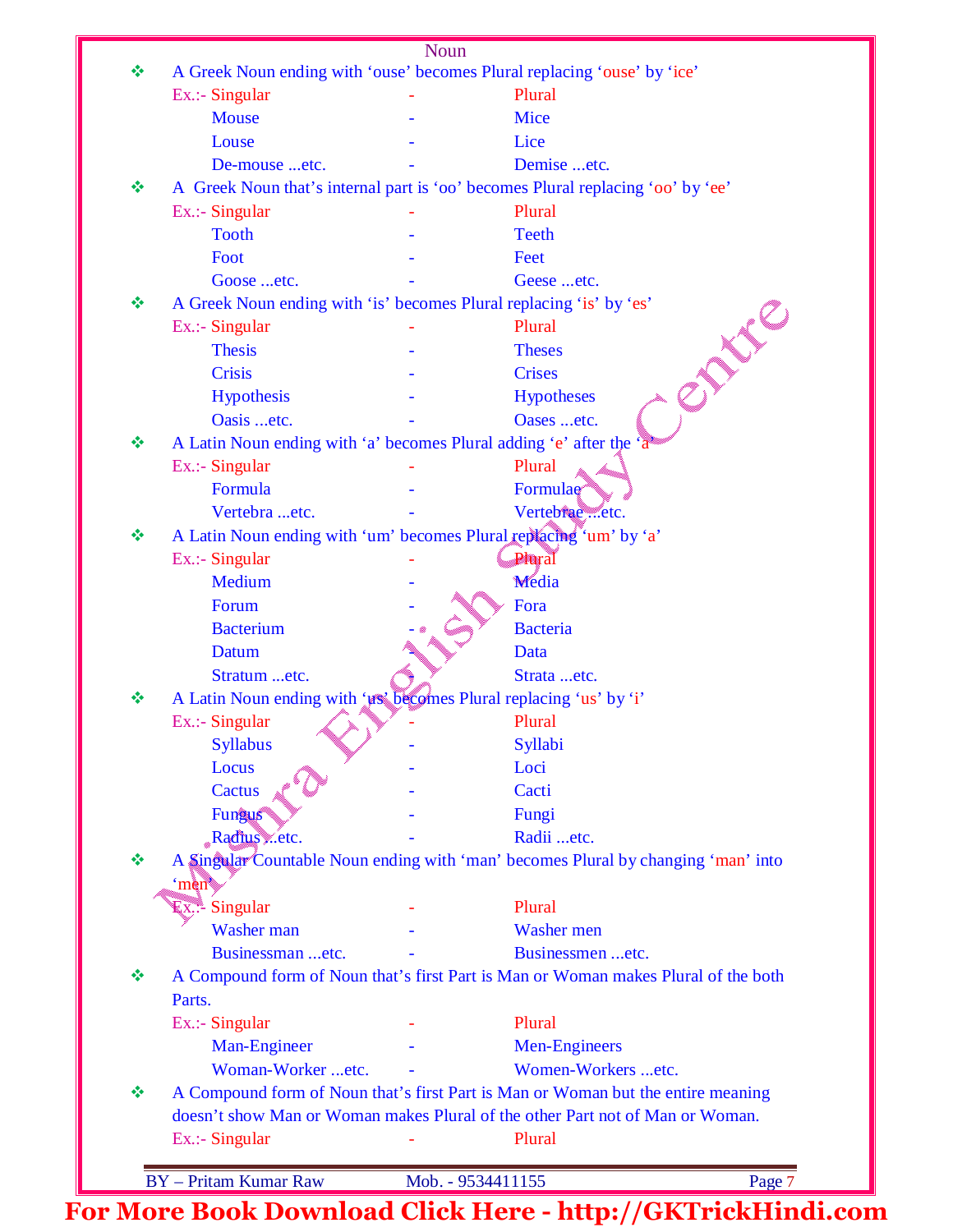|   |                                                                                                                                          | <b>Noun</b>                                |                                                                                                          |        |  |
|---|------------------------------------------------------------------------------------------------------------------------------------------|--------------------------------------------|----------------------------------------------------------------------------------------------------------|--------|--|
|   | Man-Hater                                                                                                                                |                                            | <b>Man-Haters</b>                                                                                        |        |  |
|   | Woman-Killer etc.                                                                                                                        |                                            | Woman-Killers etc.                                                                                       |        |  |
| ❖ |                                                                                                                                          |                                            | A Compound Form of Noun that's anyone part is Preposition makes Plural of the Part                       |        |  |
|   | that is before the Preposition.                                                                                                          |                                            |                                                                                                          |        |  |
|   | Ex.:- Singular                                                                                                                           |                                            | Plural                                                                                                   |        |  |
|   | <b>Brother-in-law</b>                                                                                                                    |                                            | <b>Brothers-in-law</b>                                                                                   |        |  |
|   | Commander-in-chief                                                                                                                       |                                            | Commanders-in-chief etc.                                                                                 |        |  |
| ❖ |                                                                                                                                          |                                            | Generally a Compound form of Noun makes Plural of its most important Part.                               |        |  |
|   | Ex.:- Singular                                                                                                                           |                                            | Plural                                                                                                   |        |  |
|   | Arm-Chair                                                                                                                                |                                            | <b>Arm-Chairs</b>                                                                                        |        |  |
|   | <b>Class-Teacher</b>                                                                                                                     |                                            | <b>Class-Teachers</b>                                                                                    |        |  |
|   | <b>Step-Mother</b>                                                                                                                       |                                            | <b>Step-Mothers</b>                                                                                      |        |  |
|   | Note-Book etc.                                                                                                                           |                                            | Note-Books etc.                                                                                          |        |  |
| ❖ |                                                                                                                                          |                                            | A Compound form of Noun that is made of two Post & both work together for someone                        |        |  |
|   | makes Plural of the both Parts.                                                                                                          |                                            |                                                                                                          |        |  |
|   | Ex.:- Singular                                                                                                                           |                                            | Plural                                                                                                   |        |  |
|   | Lord-Governor                                                                                                                            |                                            | <b>Lords-Governors</b>                                                                                   |        |  |
|   | Lord-Justice etc.                                                                                                                        |                                            | Lords-Justices Letc.                                                                                     |        |  |
| ❖ |                                                                                                                                          |                                            | A Compound form of Noun that is made of two Posts in which either works as Post &                        |        |  |
|   | other is its Adjective makes Plural of the real Post.                                                                                    |                                            |                                                                                                          |        |  |
|   | Ex.:- Singular                                                                                                                           |                                            | Plural                                                                                                   |        |  |
|   | <b>Assistant-Commandant</b>                                                                                                              |                                            | <b>Assistant-Commandants</b>                                                                             |        |  |
|   | <b>Vice-President</b>                                                                                                                    |                                            | <b>Wice-Presidents</b>                                                                                   |        |  |
|   | Advocate-General etc.                                                                                                                    |                                            | Advocate-Generals etc.                                                                                   |        |  |
| ❖ |                                                                                                                                          |                                            | A Compound form of Noun that's only one Part is Noun and other works as any other                        |        |  |
|   | Parts of Speech makes Plural of the real Noun Part.                                                                                      |                                            |                                                                                                          |        |  |
|   | Ex.:- Singular                                                                                                                           |                                            | Plural                                                                                                   |        |  |
|   | High-way                                                                                                                                 |                                            | High-ways                                                                                                |        |  |
|   | Passer-by                                                                                                                                |                                            | Passers-by                                                                                               |        |  |
|   | Hanger-on etc.                                                                                                                           |                                            | Hangers-on etc.                                                                                          |        |  |
|   |                                                                                                                                          | $\triangle$ Facts of Noun $\triangleright$ |                                                                                                          |        |  |
| ❖ |                                                                                                                                          |                                            | Two Similar Nouns connected with a Preposition are used in Singular form & Given                         |        |  |
|   | Singular Verb.                                                                                                                           |                                            |                                                                                                          |        |  |
|   | $Ex.:=(a)$ Doors to doors.                                                                                                               |                                            | $-(x) \Leftrightarrow$ Door to door.<br>$-(\checkmark)$                                                  |        |  |
|   |                                                                                                                                          |                                            | (b) Villages after villages. $-(\mathbf{x}) \Rightarrow$ Village after village. $-(\mathbf{x})$          |        |  |
|   | (c) Villages after villages were visited during the last election. $-(x)$<br>Village after village was visited during the last election. |                                            |                                                                                                          |        |  |
| ❖ |                                                                                                                                          |                                            | $-(\checkmark)$<br>Two different Noun connected with a Preposition are free to be Singular or Plural but |        |  |
|   | get Verb with only the first-one.                                                                                                        |                                            |                                                                                                          |        |  |
|   | Ex.:- The boy with his friends is going to Delhi.                                                                                        |                                            | $-(\checkmark)$                                                                                          |        |  |
|   | The boys with the teacher are going to Delhi.                                                                                            |                                            | $-(\checkmark)$                                                                                          |        |  |
| ❖ |                                                                                                                                          |                                            | Generally two Singular Nouns connected with 'and' become Plural & get Plural Verb.                       |        |  |
|   | Ex.:- The boy and the girl is absent today.                                                                                              |                                            | $-$ ( $\mathbf{x})$                                                                                      |        |  |
|   | The boy and the girl are absent today.                                                                                                   |                                            | $-(\checkmark)$                                                                                          |        |  |
| ❖ |                                                                                                                                          |                                            | Two Singular Nouns that are used in pair as a unit and get connection with 'and' make a                  |        |  |
|   | Singular formation and use Singular Verb.                                                                                                |                                            |                                                                                                          |        |  |
|   | > Rice and Pulse, Bread and Butter, Horse and Cart etc.                                                                                  |                                            |                                                                                                          |        |  |
|   |                                                                                                                                          |                                            |                                                                                                          |        |  |
|   | <b>BY</b> - Pritam Kumar Raw                                                                                                             | Mob. - 9534411155                          |                                                                                                          | Page 8 |  |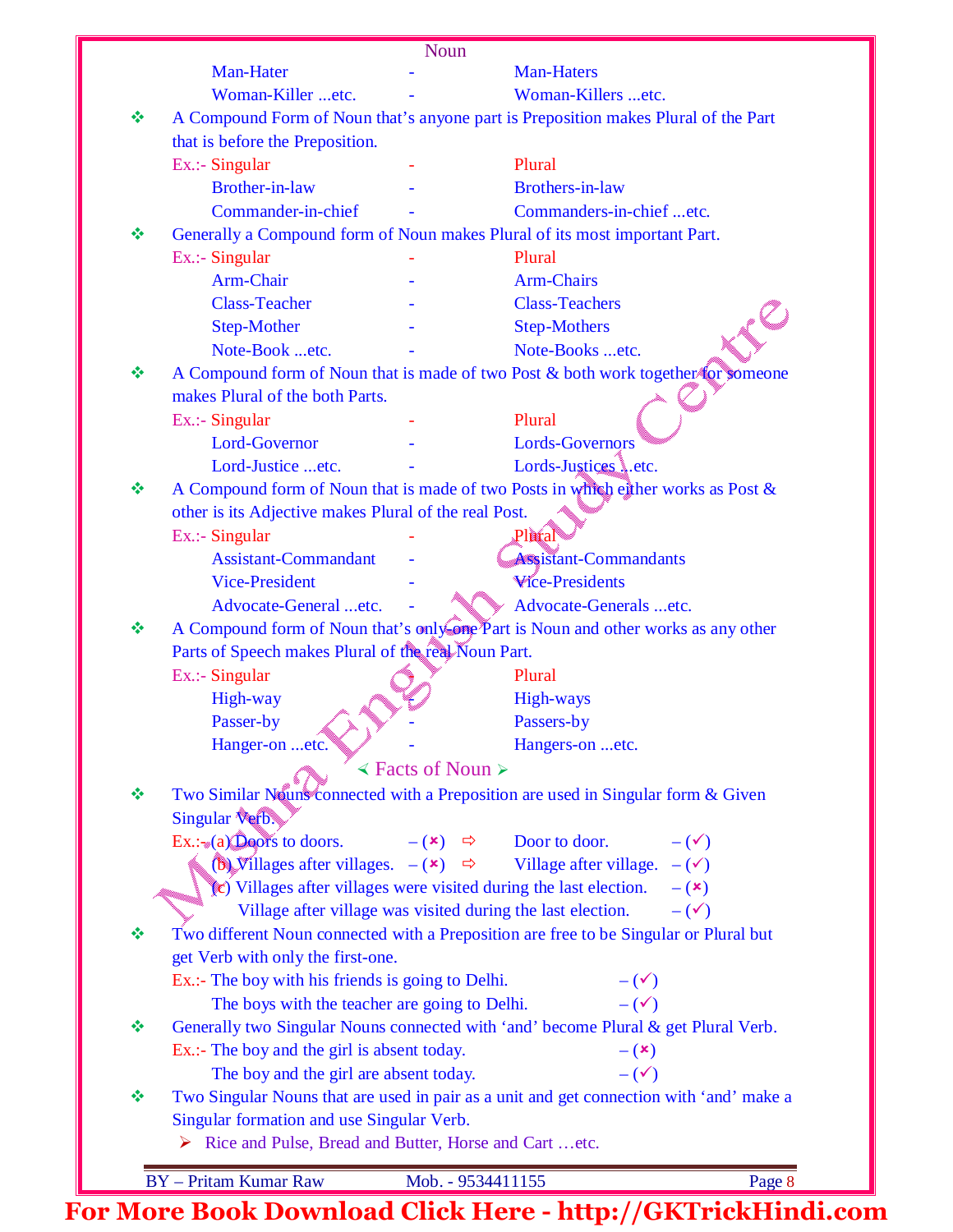|   | <b>Noun</b>                                                                                            |                        |
|---|--------------------------------------------------------------------------------------------------------|------------------------|
|   | Ex.:- Rice and Pulse are a heavy food.                                                                 | $-$ ( $\mathbf{x})$    |
|   | Rice and Pulse is a heavy food.                                                                        | $-(\checkmark)$        |
| ❖ | Two Material Nouns that are used in a solution and get connection with and make a                      |                        |
|   | Singular formation and use Singular Verb.                                                              |                        |
|   | Ex.:- Milk and Sugar are a tasty drink.                                                                | $-$ ( $\mathbf{x})$    |
|   | Milk and Sugar is a tasty drink.                                                                       | $-(\checkmark)$        |
| ❖ | If more posts than one come together and only first-one gets Article make a Singular                   |                        |
|   |                                                                                                        |                        |
|   | formation and use Singular Verb.                                                                       |                        |
|   | Ex.:- The Manager, Director and Financer of this company are absent today. $-(\star)$                  |                        |
|   | The Manager, Director and Financer of this company is absent today. $-(\checkmark)$                    |                        |
| ❖ | The + Adjective shows its entire community of the same quality that is Plural & gets<br>Plural Verb.   |                        |
|   |                                                                                                        |                        |
|   | Note - ध्यान रहे की इसके साथ 's / es' People / Public का प्रयोग नहीं होता।                             |                        |
|   | Ex.:- The Poor is very laborious.                                                                      | $ (x)$                 |
|   | The Poor's are very laborious.                                                                         |                        |
|   | The Poor People are very laborious.                                                                    |                        |
|   | The Poor are very laborious.                                                                           |                        |
| ❖ | The $+$ Adjective $+$ Noun becomes Singular or Plural according to the Noun.                           |                        |
|   | Ex.:- The Poor is very honest.                                                                         | $\mathbb{Z}(\sqrt{2})$ |
|   | The Poor are very honest.                                                                              | $-(\checkmark)$        |
| ❖ | Poem can be Singular or Plural according to its Number.                                                |                        |
|   | Ex.:- This is a nice Poem, written by J.L. Nehru.                                                      | $-(\checkmark)$        |
|   | These are nice Poems, written by J.L. Nehru.                                                           | $-(\checkmark)$        |
| ❖ | Poetry itself is Singular or Plural. It can't be changed into Poetries.                                |                        |
|   | Ex.:- This is a nice Poetry, written by J.L. Nehru.                                                    | $-(\checkmark)$        |
|   | These are nice Poetries, written by J.L. Nehru.                                                        | $-$ ( $\mathbf{x})$    |
|   | These are nice Poetry, written by J.L. Nehru.                                                          | $-(\checkmark)$        |
| ❖ | $Many + P.C.N + P.V$                                                                                   |                        |
|   | Ex.:- Many Student are laborrous in Patna.                                                             | $ (x)$                 |
|   | Many Student is laborious in Patna.                                                                    | $-$ ( $\mathbf{x})$    |
|   | Many Students are laborious in Patna.                                                                  | $-(\checkmark)$        |
| ❖ | $\frac{\text{Many} + a}{\text{an} + \text{S} \cdot \text{C} \cdot \text{N} + \text{S} \cdot \text{V}}$ |                        |
|   | Ex.:- Many a Student are laborious in Patna.                                                           | $ (x)$                 |
|   | <b>Many a Students is laborious in Patna.</b>                                                          | $-$ ( $\mathbf{x})$    |
|   | Many a Student is laborious in Patna.                                                                  | $-(\checkmark)$        |
| ❖ | Bread being Uncountable it is Singular & gets Singular Verb.                                           |                        |
|   | Note - (a) It is made Countable adding 'a Piece of/a loaf of' before it.                               |                        |
|   | (b) In Countable form it can be Singular or Plural according to its Number.                            |                        |
|   | (c) Bread can't be changed into Breads.                                                                |                        |
|   | Ex.:- Bread is important for life.                                                                     | $-(\checkmark)$        |
|   | He is eating one bread.                                                                                | $- (x)$                |
|   | He is eating a piece of bread.                                                                         | $-(\checkmark)$        |
|   | He is eating five pieces of breads.                                                                    | $-$ ( $\mathbf{x})$    |
| ❖ | Advice being Uncountable it is Singular & gets Singular Verb.                                          |                        |
|   | Note - (a) It is made Countable adding 'a piece of' before it.                                         |                        |
|   | (b) In Countable form it can be Singular or Plural according to its Numbers.                           |                        |
|   | (c) Advice can't be changed into 'Advices.'                                                            |                        |
|   | <b>BY</b> - Pritam Kumar Raw<br>Mob. - 9534411155                                                      | Page 9                 |
|   |                                                                                                        |                        |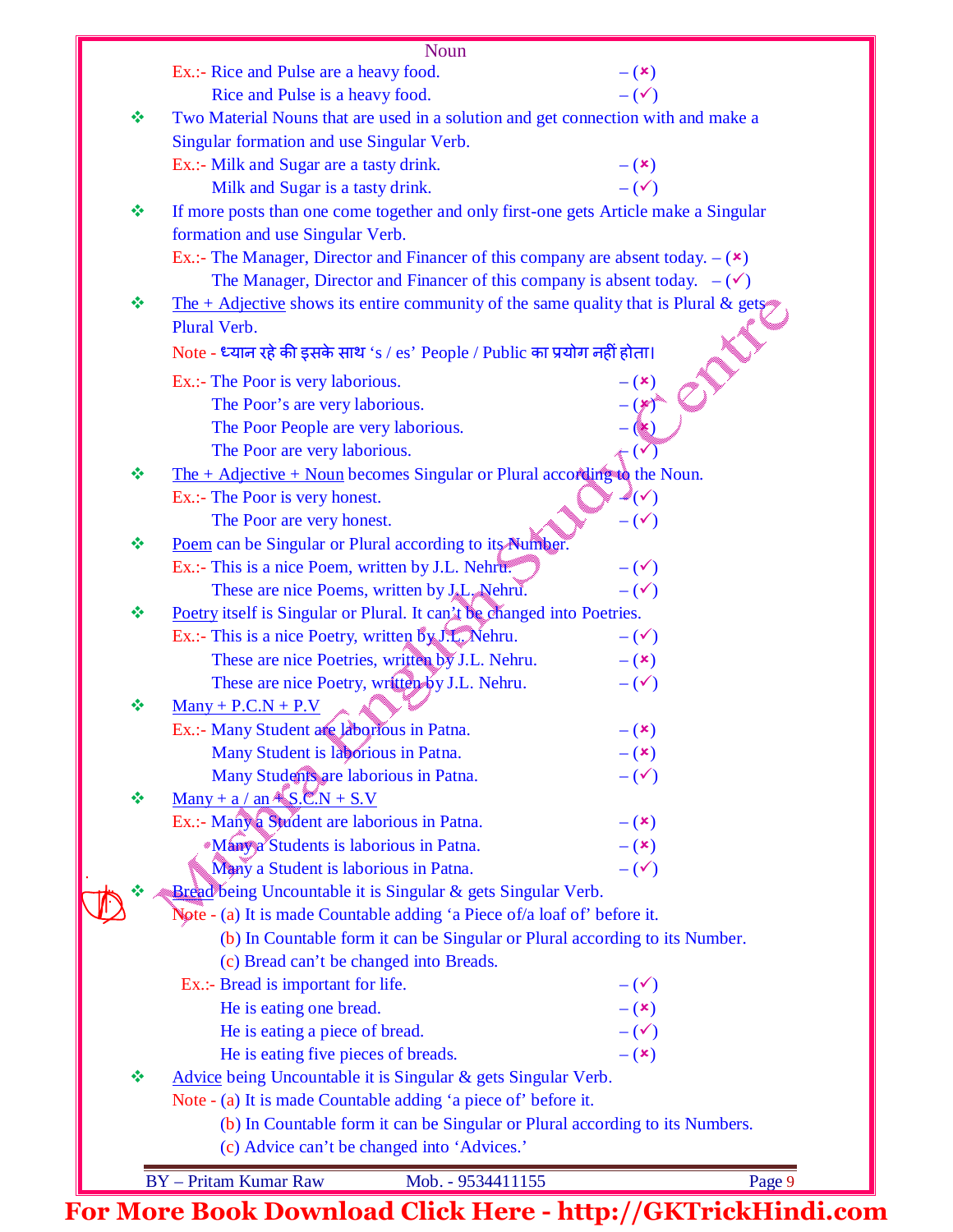|   | Noun                                                                                    |                     |
|---|-----------------------------------------------------------------------------------------|---------------------|
|   | Ex.:- He has given me good advice.                                                      | $-(\checkmark)$     |
|   | He has given me one good advice.                                                        | $-$ ( $\mathbf{x})$ |
|   | He has given me a piece of good advice.                                                 | $-(\checkmark)$     |
|   | He has give me five piece of good advices.                                              | $-$ ( $\mathbf{x})$ |
|   | He has give me five pieces of good advice.                                              | $-(\checkmark)$     |
| ❖ | Mischief being Uncountable it is Singular & gets Singular Verb.                         |                     |
|   | Note - (a) It is made Countable adding 'an act of' before it.                           |                     |
|   | (b) In Countable form it can be Singular or Plural according to its Number.             |                     |
|   | (c) Mischief can't be changed into 'Mischief's.'                                        |                     |
|   | Ex.:- Your mischief was taken seriously.                                                | $-(\checkmark)$     |
|   | Your one mischief was taken seriously.                                                  | $-$ ( $\mathbf{x})$ |
|   | An act of your mischief was taken seriously.                                            | $-(\checkmark)$     |
|   | Five acts of your mischiefs were taken seriously.                                       | $-$ ( $\mathbf{x})$ |
|   | Five acts of your mischief were taken seriously.                                        | $-(\checkmark)$     |
| ❖ | If Stone & Brick come in Construction work, they are used in Singular form $\&$ get     |                     |
|   | Singular Verb.                                                                          |                     |
|   | Ex.:- This house is built of stones and bricks.                                         |                     |
|   | This house is built of stone and brick.                                                 |                     |
|   | Note - ध्यान रहे कि यदि इसका प्रयोग Construction work के अलावे हो ,तो ये अपनी गिनती के  |                     |
|   | आधार पर Singular अथवा Plural हो सकते है।                                                |                     |
|   | Ex.:- He gave me a stone to throw on the dog.                                           | $-(\checkmark)$     |
|   | He gave me five stones to throw on the dog.                                             | $-(\checkmark)$     |
| ❖ | Hair being Uncountable, It is Singular & get Singular Verb.                             |                     |
|   | Ex.:- His hair are black.                                                               | $- (x)$             |
|   | His hair is black.                                                                      | $-(\checkmark)$     |
|   | Note - ध्यान रहे कि यदि Hair को गिनेती के तहत पेश किया जाय तो ये अपनी संख्या के         |                     |
|   | आधार पर Singular अथवा Plural हो सकते हैं।                                               |                     |
|   | Ex.:- I found his one hair white.                                                       | $-(\checkmark)$     |
|   | I found his five hairs white.                                                           | $-(\checkmark)$     |
| ❖ | Sheep, Offspring, Information, Deer, Fish, Staff etc. themselves are Singular or Plural |                     |
|   | they can't get's or 'es' with them.                                                     |                     |
|   | Ex.:- My brother has only-one offspring, named Golu.                                    | $-(\checkmark)$     |
|   | "My uncle has three offsprings, two sons and a daughter.                                | $-$ ( $\mathbf{x})$ |
|   | My uncle has three offspring, two sons and a daughter.                                  | $-(\checkmark)$     |
| ÷ | News, Ganges, Himalayas, Cross-Roads etc. are Singular and get Singular Verb.           |                     |
|   | EX.:- The News were very important for us.                                              | $-$ ( $\mathbf{x})$ |
|   | The News was very important for us.                                                     | $-(\checkmark)$     |
| ❖ | Cattle, People, Public, Police, Electorate (मतदाता / मतदाता सूची) etc. are Plural & get |                     |
|   | Plural Verb.                                                                            |                     |
|   | Ex.:- The Electorate of this area is not ready for the next election.                   | $ (x)$              |
|   | The Electorate of this area are not ready for the next election.                        | $-(\checkmark)$     |
| ❖ | 'Police' denotes its entire Police-department that is Plural & get Plural Verb.         |                     |
|   | Note - ध्यान रहे कि यदि गिनती के तहत दर्शाया जाय, तो एक सिपाही के लिए Police-Man तथा एक |                     |
|   | से ज्यादा के लिए Police-Men का प्रयोग किया जाता है।                                     |                     |
|   |                                                                                         |                     |
|   | <b>BY</b> - Pritam Kumar Raw<br>Mob. - 9534411155                                       | Page 10             |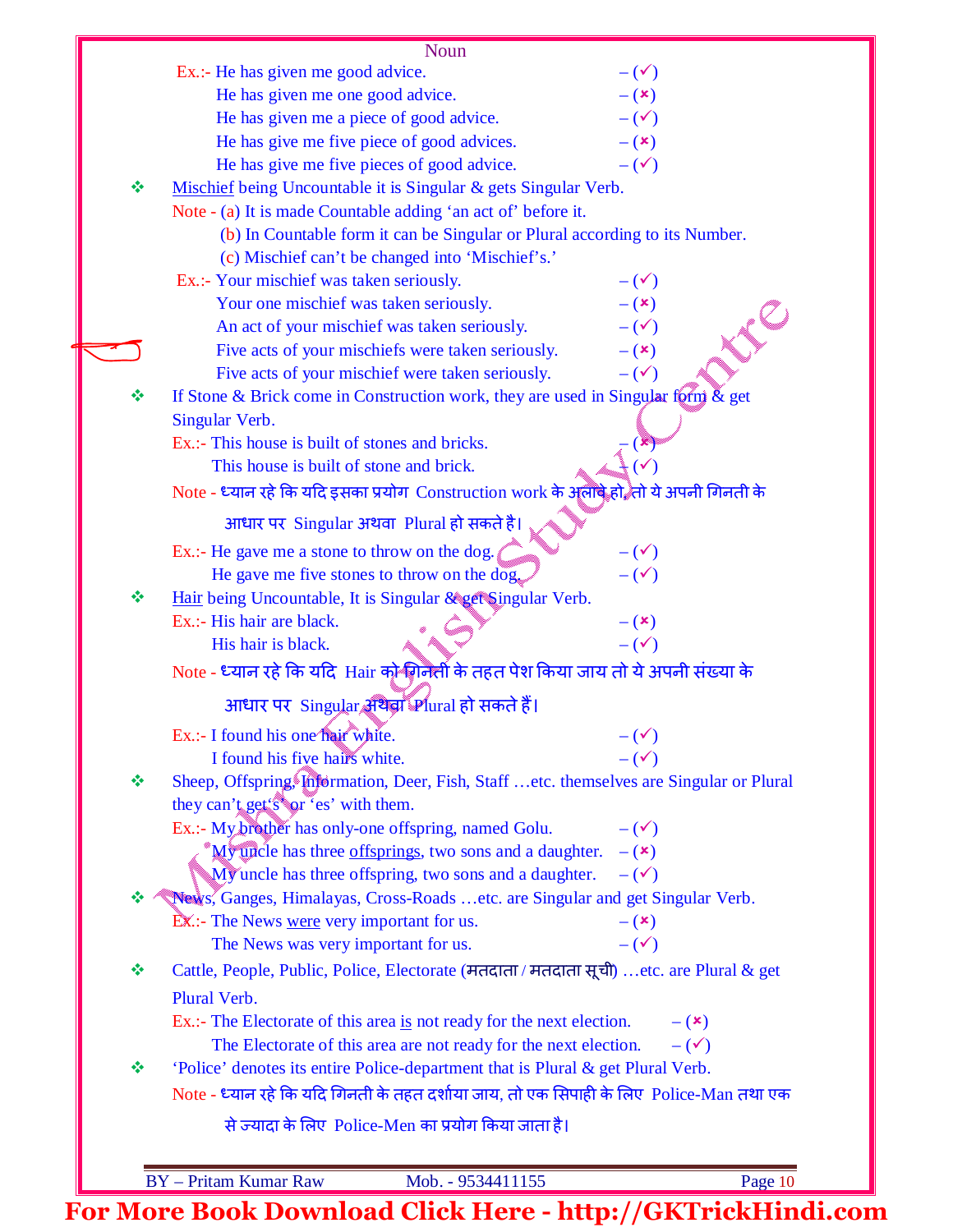| Ex.:- (a) The Police has arrested Raju in murder case.<br>$ (x)$<br>The Police have arrested Raju in murder case.<br>$-(\checkmark)$<br>(b) I saw a Police running after a thief.<br>$ (x)$<br>I saw a Police-man running after a thief.<br>$-(\checkmark)$<br>(c) I saw five Polices running after a thief.<br>$-$ ( $\mathbf{x})$<br>I saw five Police-men running after a thief.<br>$-(\checkmark)$<br>Nouns that are made of two similar parts, in the absence of either part they lose their<br>Importance are Plural & get Plural Verb.<br>$\triangleright$ Scissors, Shoes, Goggles, Gloves  etc.<br>Note - ध्यान रहे कि उपरोक्त Nouns के पहले यदि "A pair of" जोड़ दिया जाय, तो ये Singular हो<br>जाता हैं, तथा Verb Singular लेते है।<br>AN<br>Ex.: (a) My scissors are broken.<br>$ (x)$<br>My one scissor is broken.<br>(b) A pair of my scissors are broken.<br>A pair of my scissors is broken.<br>Alms (भीख), Eaves (दान), Riches (धन) are Plural & get Plural Verb<br>Ex.:- Alms has been given to the beggar.<br>$\mathbf{x})$<br>Alms have been given to the beggar.<br>If a Person/Thing comes in uses is free to be Singular or Plural.<br>Ex.:- The Pen is red.<br>$-(\checkmark)$<br>$-(\checkmark)$<br>The Pens are red.<br>If a Number (Digit) comes in uses is always use in Singular form & given Singular Verb.<br>Ex.:- 1 is a starting digit.<br>786 are a lucky number.<br>786 is a lucky number.<br>The Part of body that is only-one in body is always used in Singular form and given<br>Singular Verb.<br>Ex.:- The tongues are very useful to taste.<br>$ (\star)$<br>$-(\checkmark)$<br>The tongue is very useful to taste.<br>Parts of body that are two in body, in the absence of either part man can be alive (जीवित)<br>become Singular or Plural according to their number.<br>Ex.:- The beggar has only-one hand, but I have two hands.<br>Parts of body that are two in body & both are essential for life are always used in Plural<br>form & given Plural Verb.<br>Ex. Lungs (फेफई), Bowels (आंत) etc.<br>$One/Any + Singular Countable Noun + Singular Verb.$<br>Ex.:- One students is absent today.<br>$-(x)$<br>$-(\checkmark)$<br>One student is absent today.<br>$One/Any + of + P.C.N + S.V$<br>Ex.:- One of the student is very laborious in my class.<br>$- (x)$<br>One of the students are very laborious in my class.<br>$-$ ( $\mathbf{x})$<br>One of the students is very laborious in my class.<br>$-(\checkmark)$<br>$Number + Noun (Person/Things)$<br>Note - In this condition Noun becomes Singular or Plural according to the Number.<br><b>BY</b> - Pritam Kumar Raw<br>Mob. - 9534411155 |   | Noun |         |
|-----------------------------------------------------------------------------------------------------------------------------------------------------------------------------------------------------------------------------------------------------------------------------------------------------------------------------------------------------------------------------------------------------------------------------------------------------------------------------------------------------------------------------------------------------------------------------------------------------------------------------------------------------------------------------------------------------------------------------------------------------------------------------------------------------------------------------------------------------------------------------------------------------------------------------------------------------------------------------------------------------------------------------------------------------------------------------------------------------------------------------------------------------------------------------------------------------------------------------------------------------------------------------------------------------------------------------------------------------------------------------------------------------------------------------------------------------------------------------------------------------------------------------------------------------------------------------------------------------------------------------------------------------------------------------------------------------------------------------------------------------------------------------------------------------------------------------------------------------------------------------------------------------------------------------------------------------------------------------------------------------------------------------------------------------------------------------------------------------------------------------------------------------------------------------------------------------------------------------------------------------------------------------------------------------------------------------------------------------------------------------------------------------------------------------------------------------------------------------------------------------------------------------------------------------------------------------------------------------------------------------------------------------------|---|------|---------|
|                                                                                                                                                                                                                                                                                                                                                                                                                                                                                                                                                                                                                                                                                                                                                                                                                                                                                                                                                                                                                                                                                                                                                                                                                                                                                                                                                                                                                                                                                                                                                                                                                                                                                                                                                                                                                                                                                                                                                                                                                                                                                                                                                                                                                                                                                                                                                                                                                                                                                                                                                                                                                                                           |   |      |         |
|                                                                                                                                                                                                                                                                                                                                                                                                                                                                                                                                                                                                                                                                                                                                                                                                                                                                                                                                                                                                                                                                                                                                                                                                                                                                                                                                                                                                                                                                                                                                                                                                                                                                                                                                                                                                                                                                                                                                                                                                                                                                                                                                                                                                                                                                                                                                                                                                                                                                                                                                                                                                                                                           |   |      |         |
|                                                                                                                                                                                                                                                                                                                                                                                                                                                                                                                                                                                                                                                                                                                                                                                                                                                                                                                                                                                                                                                                                                                                                                                                                                                                                                                                                                                                                                                                                                                                                                                                                                                                                                                                                                                                                                                                                                                                                                                                                                                                                                                                                                                                                                                                                                                                                                                                                                                                                                                                                                                                                                                           |   |      |         |
|                                                                                                                                                                                                                                                                                                                                                                                                                                                                                                                                                                                                                                                                                                                                                                                                                                                                                                                                                                                                                                                                                                                                                                                                                                                                                                                                                                                                                                                                                                                                                                                                                                                                                                                                                                                                                                                                                                                                                                                                                                                                                                                                                                                                                                                                                                                                                                                                                                                                                                                                                                                                                                                           |   |      |         |
|                                                                                                                                                                                                                                                                                                                                                                                                                                                                                                                                                                                                                                                                                                                                                                                                                                                                                                                                                                                                                                                                                                                                                                                                                                                                                                                                                                                                                                                                                                                                                                                                                                                                                                                                                                                                                                                                                                                                                                                                                                                                                                                                                                                                                                                                                                                                                                                                                                                                                                                                                                                                                                                           |   |      |         |
|                                                                                                                                                                                                                                                                                                                                                                                                                                                                                                                                                                                                                                                                                                                                                                                                                                                                                                                                                                                                                                                                                                                                                                                                                                                                                                                                                                                                                                                                                                                                                                                                                                                                                                                                                                                                                                                                                                                                                                                                                                                                                                                                                                                                                                                                                                                                                                                                                                                                                                                                                                                                                                                           |   |      |         |
|                                                                                                                                                                                                                                                                                                                                                                                                                                                                                                                                                                                                                                                                                                                                                                                                                                                                                                                                                                                                                                                                                                                                                                                                                                                                                                                                                                                                                                                                                                                                                                                                                                                                                                                                                                                                                                                                                                                                                                                                                                                                                                                                                                                                                                                                                                                                                                                                                                                                                                                                                                                                                                                           | ❖ |      |         |
|                                                                                                                                                                                                                                                                                                                                                                                                                                                                                                                                                                                                                                                                                                                                                                                                                                                                                                                                                                                                                                                                                                                                                                                                                                                                                                                                                                                                                                                                                                                                                                                                                                                                                                                                                                                                                                                                                                                                                                                                                                                                                                                                                                                                                                                                                                                                                                                                                                                                                                                                                                                                                                                           |   |      |         |
|                                                                                                                                                                                                                                                                                                                                                                                                                                                                                                                                                                                                                                                                                                                                                                                                                                                                                                                                                                                                                                                                                                                                                                                                                                                                                                                                                                                                                                                                                                                                                                                                                                                                                                                                                                                                                                                                                                                                                                                                                                                                                                                                                                                                                                                                                                                                                                                                                                                                                                                                                                                                                                                           |   |      |         |
|                                                                                                                                                                                                                                                                                                                                                                                                                                                                                                                                                                                                                                                                                                                                                                                                                                                                                                                                                                                                                                                                                                                                                                                                                                                                                                                                                                                                                                                                                                                                                                                                                                                                                                                                                                                                                                                                                                                                                                                                                                                                                                                                                                                                                                                                                                                                                                                                                                                                                                                                                                                                                                                           |   |      |         |
|                                                                                                                                                                                                                                                                                                                                                                                                                                                                                                                                                                                                                                                                                                                                                                                                                                                                                                                                                                                                                                                                                                                                                                                                                                                                                                                                                                                                                                                                                                                                                                                                                                                                                                                                                                                                                                                                                                                                                                                                                                                                                                                                                                                                                                                                                                                                                                                                                                                                                                                                                                                                                                                           |   |      |         |
|                                                                                                                                                                                                                                                                                                                                                                                                                                                                                                                                                                                                                                                                                                                                                                                                                                                                                                                                                                                                                                                                                                                                                                                                                                                                                                                                                                                                                                                                                                                                                                                                                                                                                                                                                                                                                                                                                                                                                                                                                                                                                                                                                                                                                                                                                                                                                                                                                                                                                                                                                                                                                                                           |   |      |         |
|                                                                                                                                                                                                                                                                                                                                                                                                                                                                                                                                                                                                                                                                                                                                                                                                                                                                                                                                                                                                                                                                                                                                                                                                                                                                                                                                                                                                                                                                                                                                                                                                                                                                                                                                                                                                                                                                                                                                                                                                                                                                                                                                                                                                                                                                                                                                                                                                                                                                                                                                                                                                                                                           |   |      |         |
|                                                                                                                                                                                                                                                                                                                                                                                                                                                                                                                                                                                                                                                                                                                                                                                                                                                                                                                                                                                                                                                                                                                                                                                                                                                                                                                                                                                                                                                                                                                                                                                                                                                                                                                                                                                                                                                                                                                                                                                                                                                                                                                                                                                                                                                                                                                                                                                                                                                                                                                                                                                                                                                           |   |      |         |
|                                                                                                                                                                                                                                                                                                                                                                                                                                                                                                                                                                                                                                                                                                                                                                                                                                                                                                                                                                                                                                                                                                                                                                                                                                                                                                                                                                                                                                                                                                                                                                                                                                                                                                                                                                                                                                                                                                                                                                                                                                                                                                                                                                                                                                                                                                                                                                                                                                                                                                                                                                                                                                                           |   |      |         |
|                                                                                                                                                                                                                                                                                                                                                                                                                                                                                                                                                                                                                                                                                                                                                                                                                                                                                                                                                                                                                                                                                                                                                                                                                                                                                                                                                                                                                                                                                                                                                                                                                                                                                                                                                                                                                                                                                                                                                                                                                                                                                                                                                                                                                                                                                                                                                                                                                                                                                                                                                                                                                                                           | ❖ |      |         |
|                                                                                                                                                                                                                                                                                                                                                                                                                                                                                                                                                                                                                                                                                                                                                                                                                                                                                                                                                                                                                                                                                                                                                                                                                                                                                                                                                                                                                                                                                                                                                                                                                                                                                                                                                                                                                                                                                                                                                                                                                                                                                                                                                                                                                                                                                                                                                                                                                                                                                                                                                                                                                                                           |   |      |         |
|                                                                                                                                                                                                                                                                                                                                                                                                                                                                                                                                                                                                                                                                                                                                                                                                                                                                                                                                                                                                                                                                                                                                                                                                                                                                                                                                                                                                                                                                                                                                                                                                                                                                                                                                                                                                                                                                                                                                                                                                                                                                                                                                                                                                                                                                                                                                                                                                                                                                                                                                                                                                                                                           |   |      |         |
|                                                                                                                                                                                                                                                                                                                                                                                                                                                                                                                                                                                                                                                                                                                                                                                                                                                                                                                                                                                                                                                                                                                                                                                                                                                                                                                                                                                                                                                                                                                                                                                                                                                                                                                                                                                                                                                                                                                                                                                                                                                                                                                                                                                                                                                                                                                                                                                                                                                                                                                                                                                                                                                           | ❖ |      |         |
|                                                                                                                                                                                                                                                                                                                                                                                                                                                                                                                                                                                                                                                                                                                                                                                                                                                                                                                                                                                                                                                                                                                                                                                                                                                                                                                                                                                                                                                                                                                                                                                                                                                                                                                                                                                                                                                                                                                                                                                                                                                                                                                                                                                                                                                                                                                                                                                                                                                                                                                                                                                                                                                           |   |      |         |
|                                                                                                                                                                                                                                                                                                                                                                                                                                                                                                                                                                                                                                                                                                                                                                                                                                                                                                                                                                                                                                                                                                                                                                                                                                                                                                                                                                                                                                                                                                                                                                                                                                                                                                                                                                                                                                                                                                                                                                                                                                                                                                                                                                                                                                                                                                                                                                                                                                                                                                                                                                                                                                                           |   |      |         |
|                                                                                                                                                                                                                                                                                                                                                                                                                                                                                                                                                                                                                                                                                                                                                                                                                                                                                                                                                                                                                                                                                                                                                                                                                                                                                                                                                                                                                                                                                                                                                                                                                                                                                                                                                                                                                                                                                                                                                                                                                                                                                                                                                                                                                                                                                                                                                                                                                                                                                                                                                                                                                                                           | 豪 |      |         |
|                                                                                                                                                                                                                                                                                                                                                                                                                                                                                                                                                                                                                                                                                                                                                                                                                                                                                                                                                                                                                                                                                                                                                                                                                                                                                                                                                                                                                                                                                                                                                                                                                                                                                                                                                                                                                                                                                                                                                                                                                                                                                                                                                                                                                                                                                                                                                                                                                                                                                                                                                                                                                                                           |   |      |         |
|                                                                                                                                                                                                                                                                                                                                                                                                                                                                                                                                                                                                                                                                                                                                                                                                                                                                                                                                                                                                                                                                                                                                                                                                                                                                                                                                                                                                                                                                                                                                                                                                                                                                                                                                                                                                                                                                                                                                                                                                                                                                                                                                                                                                                                                                                                                                                                                                                                                                                                                                                                                                                                                           |   |      |         |
|                                                                                                                                                                                                                                                                                                                                                                                                                                                                                                                                                                                                                                                                                                                                                                                                                                                                                                                                                                                                                                                                                                                                                                                                                                                                                                                                                                                                                                                                                                                                                                                                                                                                                                                                                                                                                                                                                                                                                                                                                                                                                                                                                                                                                                                                                                                                                                                                                                                                                                                                                                                                                                                           |   |      |         |
|                                                                                                                                                                                                                                                                                                                                                                                                                                                                                                                                                                                                                                                                                                                                                                                                                                                                                                                                                                                                                                                                                                                                                                                                                                                                                                                                                                                                                                                                                                                                                                                                                                                                                                                                                                                                                                                                                                                                                                                                                                                                                                                                                                                                                                                                                                                                                                                                                                                                                                                                                                                                                                                           | ❖ |      |         |
|                                                                                                                                                                                                                                                                                                                                                                                                                                                                                                                                                                                                                                                                                                                                                                                                                                                                                                                                                                                                                                                                                                                                                                                                                                                                                                                                                                                                                                                                                                                                                                                                                                                                                                                                                                                                                                                                                                                                                                                                                                                                                                                                                                                                                                                                                                                                                                                                                                                                                                                                                                                                                                                           |   |      |         |
|                                                                                                                                                                                                                                                                                                                                                                                                                                                                                                                                                                                                                                                                                                                                                                                                                                                                                                                                                                                                                                                                                                                                                                                                                                                                                                                                                                                                                                                                                                                                                                                                                                                                                                                                                                                                                                                                                                                                                                                                                                                                                                                                                                                                                                                                                                                                                                                                                                                                                                                                                                                                                                                           |   |      |         |
|                                                                                                                                                                                                                                                                                                                                                                                                                                                                                                                                                                                                                                                                                                                                                                                                                                                                                                                                                                                                                                                                                                                                                                                                                                                                                                                                                                                                                                                                                                                                                                                                                                                                                                                                                                                                                                                                                                                                                                                                                                                                                                                                                                                                                                                                                                                                                                                                                                                                                                                                                                                                                                                           |   |      |         |
|                                                                                                                                                                                                                                                                                                                                                                                                                                                                                                                                                                                                                                                                                                                                                                                                                                                                                                                                                                                                                                                                                                                                                                                                                                                                                                                                                                                                                                                                                                                                                                                                                                                                                                                                                                                                                                                                                                                                                                                                                                                                                                                                                                                                                                                                                                                                                                                                                                                                                                                                                                                                                                                           | ❖ |      |         |
|                                                                                                                                                                                                                                                                                                                                                                                                                                                                                                                                                                                                                                                                                                                                                                                                                                                                                                                                                                                                                                                                                                                                                                                                                                                                                                                                                                                                                                                                                                                                                                                                                                                                                                                                                                                                                                                                                                                                                                                                                                                                                                                                                                                                                                                                                                                                                                                                                                                                                                                                                                                                                                                           |   |      |         |
|                                                                                                                                                                                                                                                                                                                                                                                                                                                                                                                                                                                                                                                                                                                                                                                                                                                                                                                                                                                                                                                                                                                                                                                                                                                                                                                                                                                                                                                                                                                                                                                                                                                                                                                                                                                                                                                                                                                                                                                                                                                                                                                                                                                                                                                                                                                                                                                                                                                                                                                                                                                                                                                           |   |      |         |
|                                                                                                                                                                                                                                                                                                                                                                                                                                                                                                                                                                                                                                                                                                                                                                                                                                                                                                                                                                                                                                                                                                                                                                                                                                                                                                                                                                                                                                                                                                                                                                                                                                                                                                                                                                                                                                                                                                                                                                                                                                                                                                                                                                                                                                                                                                                                                                                                                                                                                                                                                                                                                                                           | ❖ |      |         |
|                                                                                                                                                                                                                                                                                                                                                                                                                                                                                                                                                                                                                                                                                                                                                                                                                                                                                                                                                                                                                                                                                                                                                                                                                                                                                                                                                                                                                                                                                                                                                                                                                                                                                                                                                                                                                                                                                                                                                                                                                                                                                                                                                                                                                                                                                                                                                                                                                                                                                                                                                                                                                                                           |   |      |         |
|                                                                                                                                                                                                                                                                                                                                                                                                                                                                                                                                                                                                                                                                                                                                                                                                                                                                                                                                                                                                                                                                                                                                                                                                                                                                                                                                                                                                                                                                                                                                                                                                                                                                                                                                                                                                                                                                                                                                                                                                                                                                                                                                                                                                                                                                                                                                                                                                                                                                                                                                                                                                                                                           |   |      |         |
|                                                                                                                                                                                                                                                                                                                                                                                                                                                                                                                                                                                                                                                                                                                                                                                                                                                                                                                                                                                                                                                                                                                                                                                                                                                                                                                                                                                                                                                                                                                                                                                                                                                                                                                                                                                                                                                                                                                                                                                                                                                                                                                                                                                                                                                                                                                                                                                                                                                                                                                                                                                                                                                           | 豪 |      |         |
|                                                                                                                                                                                                                                                                                                                                                                                                                                                                                                                                                                                                                                                                                                                                                                                                                                                                                                                                                                                                                                                                                                                                                                                                                                                                                                                                                                                                                                                                                                                                                                                                                                                                                                                                                                                                                                                                                                                                                                                                                                                                                                                                                                                                                                                                                                                                                                                                                                                                                                                                                                                                                                                           |   |      |         |
|                                                                                                                                                                                                                                                                                                                                                                                                                                                                                                                                                                                                                                                                                                                                                                                                                                                                                                                                                                                                                                                                                                                                                                                                                                                                                                                                                                                                                                                                                                                                                                                                                                                                                                                                                                                                                                                                                                                                                                                                                                                                                                                                                                                                                                                                                                                                                                                                                                                                                                                                                                                                                                                           |   |      |         |
|                                                                                                                                                                                                                                                                                                                                                                                                                                                                                                                                                                                                                                                                                                                                                                                                                                                                                                                                                                                                                                                                                                                                                                                                                                                                                                                                                                                                                                                                                                                                                                                                                                                                                                                                                                                                                                                                                                                                                                                                                                                                                                                                                                                                                                                                                                                                                                                                                                                                                                                                                                                                                                                           | ❖ |      |         |
|                                                                                                                                                                                                                                                                                                                                                                                                                                                                                                                                                                                                                                                                                                                                                                                                                                                                                                                                                                                                                                                                                                                                                                                                                                                                                                                                                                                                                                                                                                                                                                                                                                                                                                                                                                                                                                                                                                                                                                                                                                                                                                                                                                                                                                                                                                                                                                                                                                                                                                                                                                                                                                                           |   |      |         |
|                                                                                                                                                                                                                                                                                                                                                                                                                                                                                                                                                                                                                                                                                                                                                                                                                                                                                                                                                                                                                                                                                                                                                                                                                                                                                                                                                                                                                                                                                                                                                                                                                                                                                                                                                                                                                                                                                                                                                                                                                                                                                                                                                                                                                                                                                                                                                                                                                                                                                                                                                                                                                                                           |   |      |         |
|                                                                                                                                                                                                                                                                                                                                                                                                                                                                                                                                                                                                                                                                                                                                                                                                                                                                                                                                                                                                                                                                                                                                                                                                                                                                                                                                                                                                                                                                                                                                                                                                                                                                                                                                                                                                                                                                                                                                                                                                                                                                                                                                                                                                                                                                                                                                                                                                                                                                                                                                                                                                                                                           |   |      |         |
|                                                                                                                                                                                                                                                                                                                                                                                                                                                                                                                                                                                                                                                                                                                                                                                                                                                                                                                                                                                                                                                                                                                                                                                                                                                                                                                                                                                                                                                                                                                                                                                                                                                                                                                                                                                                                                                                                                                                                                                                                                                                                                                                                                                                                                                                                                                                                                                                                                                                                                                                                                                                                                                           | ❖ |      |         |
|                                                                                                                                                                                                                                                                                                                                                                                                                                                                                                                                                                                                                                                                                                                                                                                                                                                                                                                                                                                                                                                                                                                                                                                                                                                                                                                                                                                                                                                                                                                                                                                                                                                                                                                                                                                                                                                                                                                                                                                                                                                                                                                                                                                                                                                                                                                                                                                                                                                                                                                                                                                                                                                           |   |      |         |
|                                                                                                                                                                                                                                                                                                                                                                                                                                                                                                                                                                                                                                                                                                                                                                                                                                                                                                                                                                                                                                                                                                                                                                                                                                                                                                                                                                                                                                                                                                                                                                                                                                                                                                                                                                                                                                                                                                                                                                                                                                                                                                                                                                                                                                                                                                                                                                                                                                                                                                                                                                                                                                                           |   |      |         |
|                                                                                                                                                                                                                                                                                                                                                                                                                                                                                                                                                                                                                                                                                                                                                                                                                                                                                                                                                                                                                                                                                                                                                                                                                                                                                                                                                                                                                                                                                                                                                                                                                                                                                                                                                                                                                                                                                                                                                                                                                                                                                                                                                                                                                                                                                                                                                                                                                                                                                                                                                                                                                                                           |   |      |         |
|                                                                                                                                                                                                                                                                                                                                                                                                                                                                                                                                                                                                                                                                                                                                                                                                                                                                                                                                                                                                                                                                                                                                                                                                                                                                                                                                                                                                                                                                                                                                                                                                                                                                                                                                                                                                                                                                                                                                                                                                                                                                                                                                                                                                                                                                                                                                                                                                                                                                                                                                                                                                                                                           |   |      | Page 11 |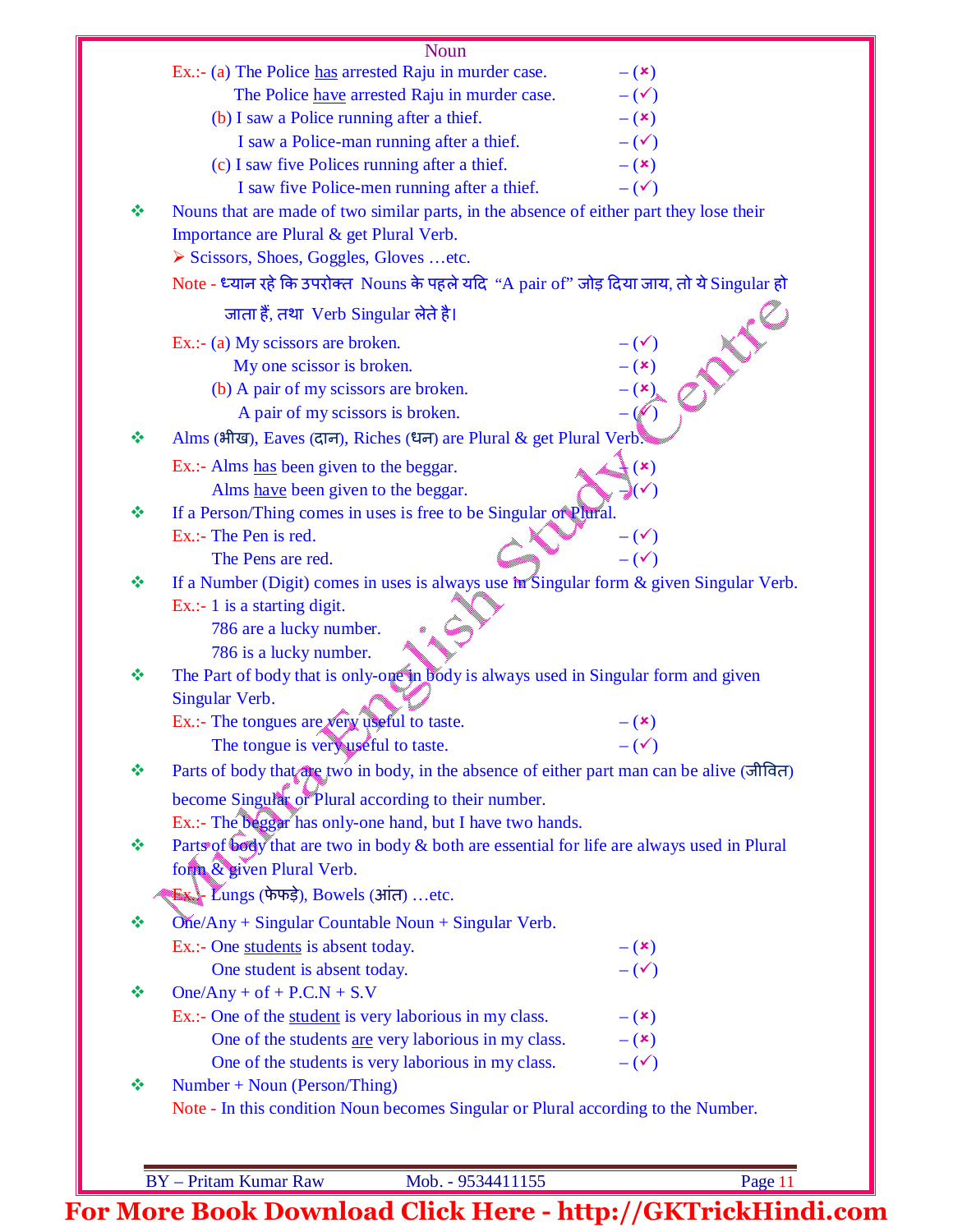|   | <b>Noun</b>                                                                              |                                     |         |
|---|------------------------------------------------------------------------------------------|-------------------------------------|---------|
|   | Ex.:- One boy is absent today.                                                           | $-(\checkmark)$                     |         |
|   | Ten boys are absent today.                                                               | $-(\checkmark)$                     |         |
| ❖ | Number + Measurement.                                                                    |                                     |         |
|   | Note - In this condition measurement is free to be Singular or Plural but gets Verb only |                                     |         |
|   | in Singular form.                                                                        |                                     |         |
|   | Ex.:- One mile is a long distance.                                                       |                                     |         |
|   | Ten miles is a long distance.                                                            | $-(\checkmark)$<br>$-(\checkmark)$  |         |
| ❖ | Number + Measurement + Measured.                                                         |                                     |         |
|   | Note - In this condition measurement is always Singular but gets Verb according to the   |                                     |         |
|   | Measured.                                                                                |                                     |         |
|   | Ex.:- Ten men committee.<br>$ (x)$                                                       | Ten man committee.<br>$\Rightarrow$ |         |
|   | Fifty rupees-note.<br>$- (x)$                                                            | Fifty rupee-note.<br>$\Rightarrow$  |         |
|   | Five years Plan.<br>$-$ ( $\mathbf{x}$ )                                                 | Five year Plan.<br>$\Rightarrow$    |         |
|   | A ten rupees-note has been given to Ram.<br>➤                                            | $- (x)$                             |         |
|   | A ten rupee-note has been given to Ram.<br>➤                                             |                                     |         |
|   | Ten rupee-notes have been given to Ram.<br>➤                                             |                                     |         |
| ❖ | Number + Number + Measurement + Measured.                                                |                                     |         |
|   | Note - In this condition measurement is always Singular but gets Verb according to the   |                                     |         |
|   | Combination of first Number & Measured.                                                  |                                     |         |
|   | Ex.:- One, ten rupees-note has been given to Ram.                                        | $- (x)$                             |         |
|   | One, ten rupee-note has been given to Ram.                                               | $-(\checkmark)$                     |         |
|   | Ten, ten rupee-notes have been given to <b>Ram.</b>                                      | $ (\checkmark)$                     |         |
|   |                                                                                          |                                     |         |
|   | < Uses of Noun >                                                                         |                                     |         |
|   |                                                                                          |                                     |         |
| 豪 | <b>Word</b>                                                                              |                                     |         |
|   | (a) Group of letters $-$ {S $/$ P}                                                       | (b) Promise $-$ {Singular}          |         |
|   | To show group of letters word/can be changed into 'Words' according to its               |                                     |         |
|   | uses.                                                                                    |                                     |         |
|   | Ex.:- Boy is a word that has three letters.                                              | $-(\checkmark)$                     |         |
|   | Boy and toy are two words in which each has three letters.                               | $-(\checkmark)$                     |         |
|   | The sense of Promise word can't be changed into 'Words'.                                 |                                     |         |
|   | Ex.:- I give you a word to join your party.                                              | $-(\checkmark)$                     |         |
|   | Kaikeyee had taken three pieces of words from Dashrath.                                  | $ (x)$                              |         |
|   | Raikeyee had taken three pieces of word from Dashrath.                                   | $-(\checkmark)$                     |         |
|   | $\langle$ Work $\rangle$                                                                 |                                     |         |
|   | (a) Action - (कार्य) - {Singular}                                                        | (b) Writing – (रचना) – ${S / P}$    |         |
|   | • In the sense of Action work can't be changed into 'Works'.                             |                                     |         |
|   | Ex.:- I have to finish a piece of work.                                                  | $-(\checkmark)$                     |         |
|   | I have to finish many piece of works.                                                    | $-$ ( $\mathbf{x})$                 |         |
|   | I have to finish many pieces of work.                                                    | $-$ ( $\checkmark$ )                |         |
|   | To show writing 'work' can be changed into 'works'.                                      |                                     |         |
|   | Ex.:- The Goddan is a work of Premchand.                                                 | $-(\checkmark)$                     |         |
|   | The Goddan & the Gabban are works of Premchand.                                          | $-(\checkmark)$                     |         |
|   |                                                                                          |                                     |         |
| 豪 | $\triangleleft$ Brother $\triangleright$                                                 |                                     |         |
|   | (a) Brothers $-$ {Plural}                                                                | (b) Brethren $-$ {Plural}           |         |
|   | <b>BY</b> - Pritam Kumar Raw                                                             | Mob. - 9534411155                   | Page 12 |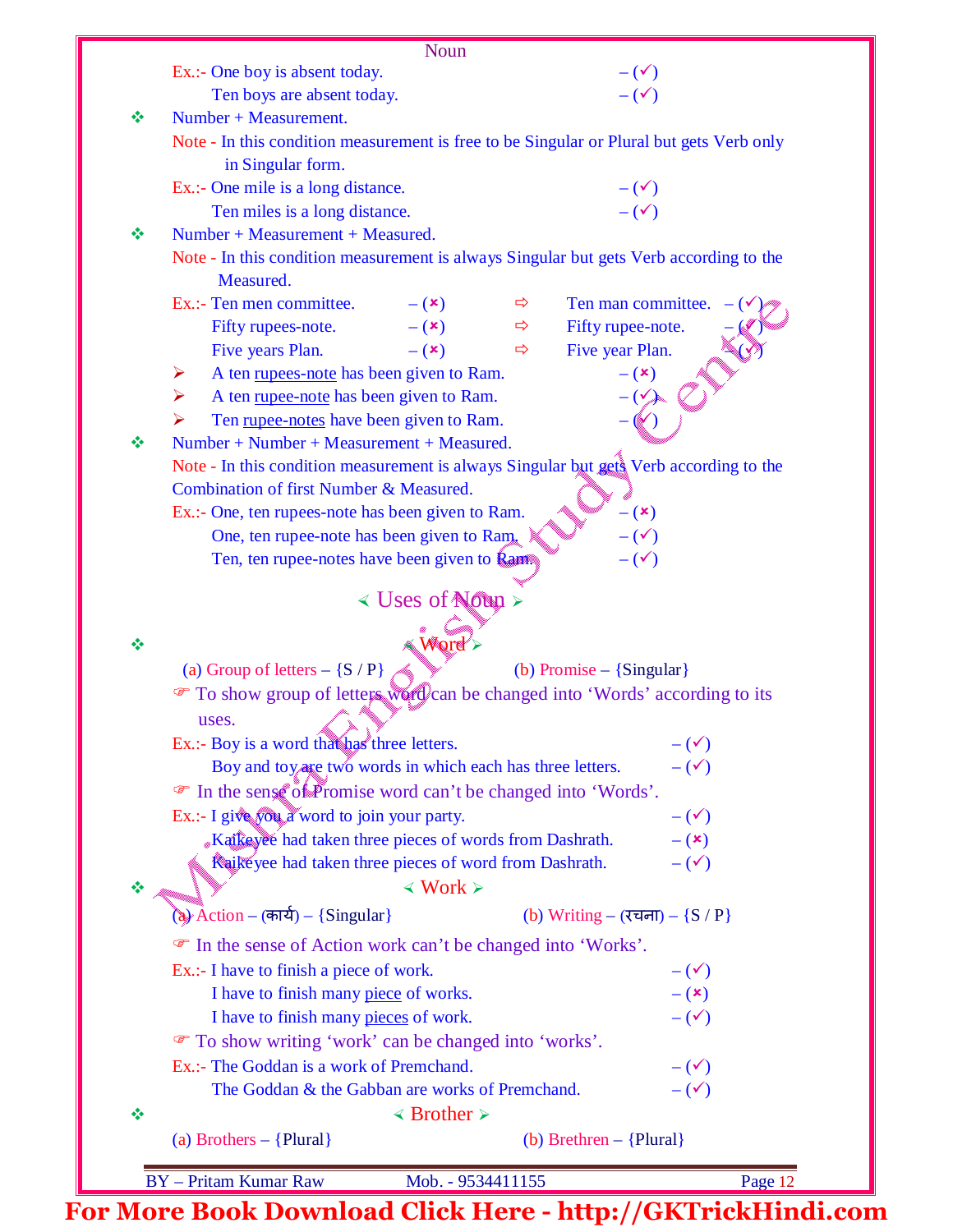|   | Noun                                                                                  |
|---|---------------------------------------------------------------------------------------|
|   | The Brothers come as the Plural form of Brother to show Brotherhood in Blood-         |
|   | Relation.                                                                             |
|   | Ex.:- Mukesh Ambani and Anil Ambani are brothers.                                     |
|   | <b>Example 3</b> Frethren come as the Plural form of Brother to show Brotherhood in   |
|   | Communities or Persons working in the same department.                                |
|   | Ex.:- Hindus and Muslims are brothers.<br>$ (x)$                                      |
|   | $-(\checkmark)$<br>Hindus and Muslims are brethren.                                   |
| ❖ | $\triangleleft$ Cloth $\triangleright$                                                |
|   | (a) $Cloths - (45)$ नावे के अतिरिक्त) - {Plural}                                      |
|   | Ex.:- All the table clothes are dirty in my office.                                   |
|   | $-(\checkmark)$<br>All the table cloths are dirty in my office.                       |
|   | (b) Clothes – (पहनावे के लिए) – (Plural)                                              |
|   | Ex.:- The cloths you are wearing are very fantastic.                                  |
|   | The clothes you are wearing are very fantastic.                                       |
| ❖ | $\leq$ Wages $\geq$                                                                   |
|   |                                                                                       |
|   | (a) Remuneration – (पारिश्रमिक) – {Plural}<br>(b) Punshment – (सजा) – $\{S\}$         |
|   | • In the sense of Remuneration wages is Plural and get Plural Verb.                   |
|   | Ex.:- The wages of the workers has been paid in this company.<br>$ (x)$               |
|   | The wages of the workers have been paid in this company.<br>$-(\checkmark)$           |
|   | The sense of Punishment wages is Singular and gets Singular verb.                     |
|   | Ex.:- The wages of this crime <u>are</u> death.<br>$- (x)$                            |
|   | $-(\checkmark)$<br>The wages of this crime is death.                                  |
| ❖ | < Issue                                                                               |
|   | (a) Agenda – (मुद्दा) – ${S / P}$<br>(b) Off Spring – (औलाद) – $\{S\}$                |
|   | The sense of 'Agenda' Issue) can be changed into 'Issues' according to its            |
|   | uses.                                                                                 |
|   | Ex.:- Poverty is a big Issue for Bihar.<br>$-(\checkmark)$                            |
|   | Poverty and flood are big Issues for Bihar.<br>$-(\checkmark)$                        |
|   | The sense of Off Spring Issue can't be changed into 'Issues'.                         |
|   | Ex.:- My brother has only one Issue, named Golu.<br>$-(\checkmark)$                   |
|   | My uncle has three Issues, two sons and a daughter.<br>$-$ ( $\mathbf{x})$            |
|   | My uncle has three Issue, two sons and a daughter.<br>$-(\checkmark)$                 |
|   | $\triangleleft$ Value $\triangleright$                                                |
| ❖ |                                                                                       |
|   | (a) Price – (विक्रयमूल्य) – Selling Value (b) Cost – (क्रयमूल्य) – Purchasing Value   |
|   | • Cost comes to show Purchasing value & Price comes for selling value, both           |
|   | can't be used together for the same Amount.                                           |
|   | Ex.:- This is the Cost Price of this Car.<br>$-({\bf x})$                             |
|   | $-(\checkmark)$<br>This is the Cost/Price of this Car.                                |
| ❖ | $\triangleleft$ Genius $\triangleright$                                               |
|   | (b) Genii – (भूत - पिशाच)<br>(a) Geniuses – (कुशाग्र बुद्धिवाला)                      |
|   | <sup>T</sup> Geniuses come as the Plural form of Genius not Genii, because it denotes |
|   | Ghost.                                                                                |
|   |                                                                                       |
|   |                                                                                       |
|   | <b>BY</b> - Pritam Kumar Raw<br>Mob. - 9534411155<br>Page 13                          |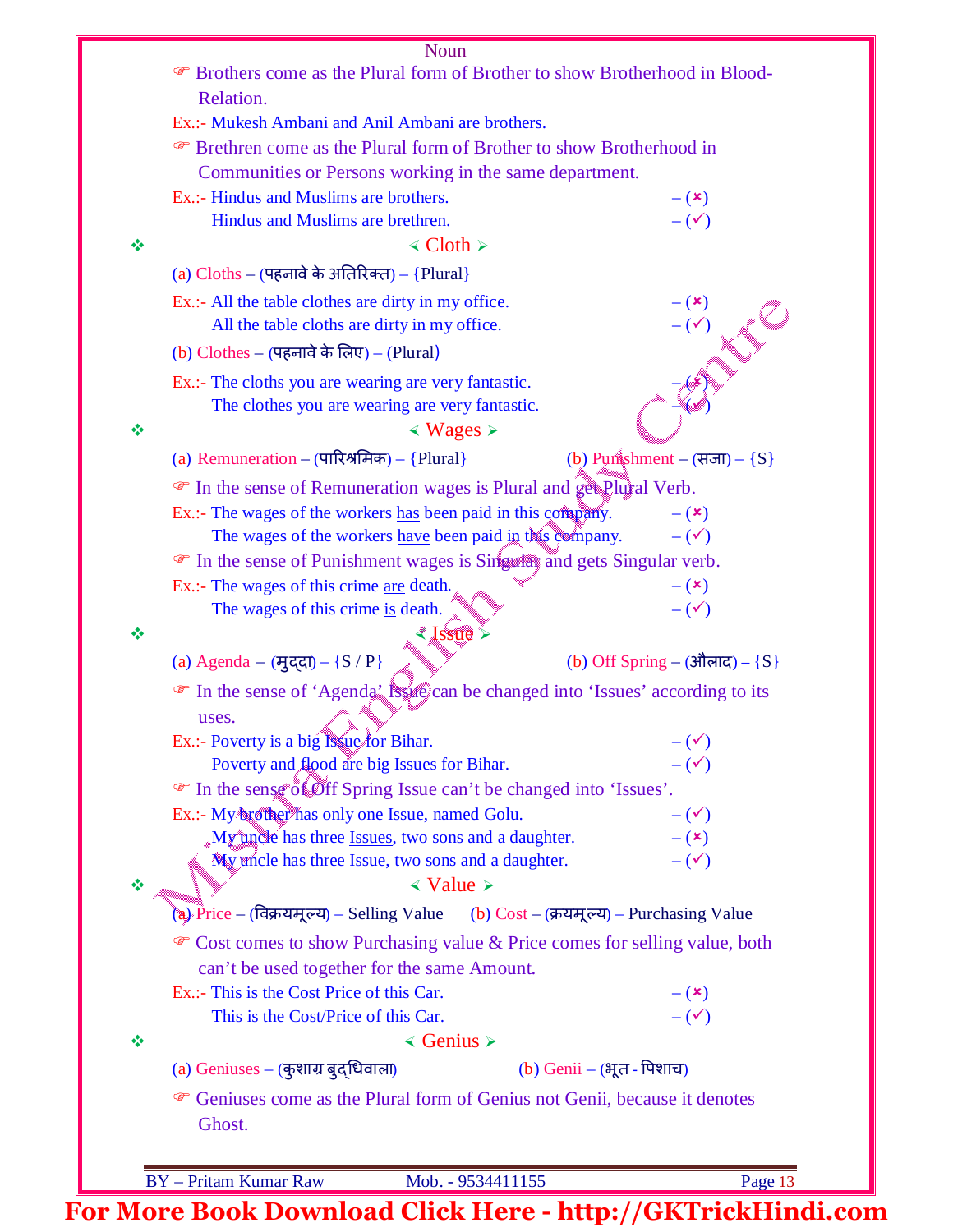| Noun                                                                                                               |                     |
|--------------------------------------------------------------------------------------------------------------------|---------------------|
| Ex.:- M.K. Gandhi was a genius of our country.                                                                     | $-(\checkmark)$     |
| M.K. Gandhi and J.L. Nehru were genii of our country.                                                              | $-$ ( $\mathbf{x})$ |
| M.K. Gandhi and J.L. Nehru were geniuses of our country.                                                           | $-(\checkmark)$     |
| $\triangleleft$ Unmarried $\triangleright$<br>❖                                                                    |                     |
| (a) Bachelor $-$ {Male}<br>(b) Maid $-$ {Female}                                                                   |                     |
| <sup>®</sup> Bachelor comes to denote an unmarried male.                                                           |                     |
| Ex.:- Rahul Gandhi is a maid.<br>$-$ (x)                                                                           |                     |
| Rahul Gandhi is a bachelor.<br>$-(\checkmark)$                                                                     |                     |
| • Maid comes to denote an unmarried female.                                                                        |                     |
| Ex.:- Uma Bharti is a bachelor.<br>$-$ ( $\mathbf{x})$                                                             |                     |
| Uma Bharti is a maid.<br>$-$ ( $\checkmark$ )                                                                      |                     |
| $\triangle$ Currency $\triangleright$<br>豪                                                                         |                     |
| (b) Money – {Uncountable}<br>(a) Rupee $-$ {Countable}                                                             |                     |
| The Rupee comes as the Countable form of Currency.                                                                 |                     |
| Ex.:- He has given me five money.<br>$ (x)$                                                                        |                     |
| He has given me five rupees.<br>$-(\checkmark)$                                                                    |                     |
| • Money comes as the Uncountable form of Currency.                                                                 |                     |
| Ex.:- He has given me much rupees.<br>$ (x)$                                                                       |                     |
| He has given me much money.<br>$-$ ( $\checkmark$ )                                                                |                     |
| $\le$ Proof $\ge$<br>豪                                                                                             |                     |
| (a) Evidence $-$ (वस्तू)<br>(b) Witness – (मानव)                                                                   |                     |
| • Witness comes to denote a person if He / She' becomes the proof for                                              |                     |
| something.                                                                                                         |                     |
| Ex.:- An old man was only one evidence of a murder.                                                                | $-$ ( $\mathbf{x})$ |
| An old man was only one witness of the murder.                                                                     | $-(\checkmark)$     |
| Evidence comes to denote something if it works as the proof for something.                                         |                     |
| Ex.:- A fired gun was found as the only one witness of the murder.                                                 | $-({\bf x})$        |
| A fired gun was found as the only one evidence of the murder.                                                      | $-(\checkmark)$     |
| $\le$ Light $\ge$<br>❖                                                                                             |                     |
| (b) Source of light – (प्रकाश के स्रोत) – ${S / P}$<br>(a) Brightness $\mathcal{L}(\overline{\mathbf{y}}) - \{S\}$ |                     |
|                                                                                                                    |                     |
| The sense of Brightness light can't be changed into lights.                                                        |                     |
| Ex.: There is sufficient Sunlights to study in this room.<br>$-$ ( $\mathbf{x})$                                   |                     |
| There is sufficient Sunlight to study in this room.<br>$-$ ( $\checkmark$ )                                        |                     |
| $\mathcal{F}$ To show sources light can be changed into lights.                                                    |                     |
| $\mathbf{E}$ <i>x</i> : There is only one light in my office that is a bulb.<br>$-(\checkmark)$                    |                     |
| There are five lights in my class, all are bulbs.<br>$-(\checkmark)$                                               |                     |
| $\triangleleft$ Residence $\triangleright$<br>$\frac{1}{2}$                                                        |                     |
| (a) House – (किसी का भी घर)<br>(b) Home $-$ (अपना घर)                                                              |                     |
| ☞ ध्यान रहे कि 'House' को दिशा निर्देशन हेतु'to' दिया जाता हैं, जबकि 'Home' के साथ इसका                            |                     |
| प्रयोग नहीं होता।                                                                                                  |                     |
| Ex.:- I am going to house.<br>$-(\checkmark)$                                                                      |                     |
| I am going to home.<br>$-$ ( $\mathbf{x})$                                                                         |                     |
| $-(\checkmark)$<br>I am going home.                                                                                |                     |
|                                                                                                                    |                     |
| <b>BY</b> - Pritam Kumar Raw<br>Mob. - 9534411155                                                                  | Page 14             |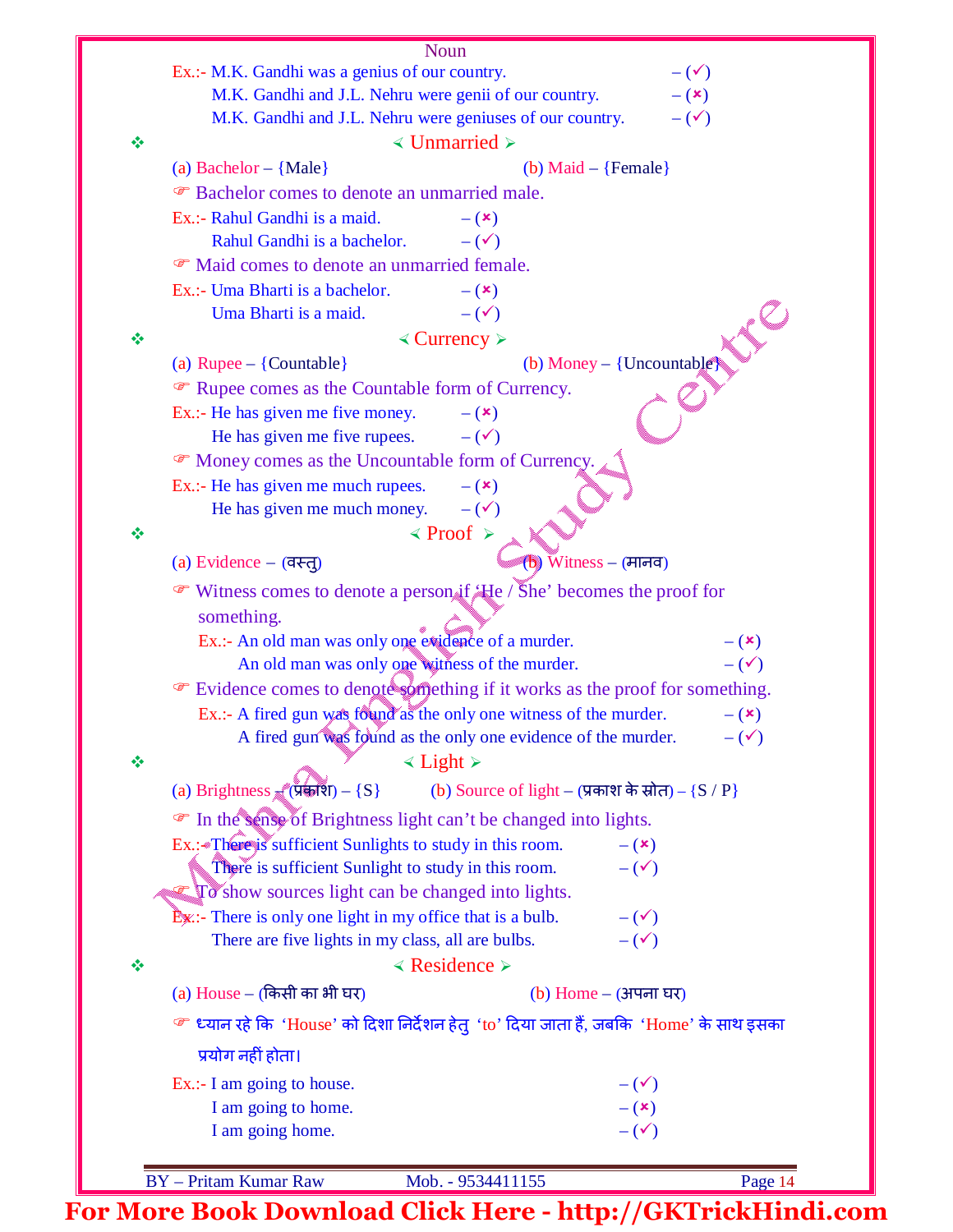| ❖ | Noun<br>$\triangleleft$ Index $\triangleright$                                                                |  |  |  |  |  |  |  |
|---|---------------------------------------------------------------------------------------------------------------|--|--|--|--|--|--|--|
|   | (a) Indexes – $(\overline{R})$ चकांक) – {Plural}<br>(b) Indices - (घातांक) – {Plural}                         |  |  |  |  |  |  |  |
|   | Ex.:- The Indices of Dalal Street are going higher and higher.<br>$ (x)$                                      |  |  |  |  |  |  |  |
|   | The Indexes of Dalal Street are going higher and higher. $-(\checkmark)$                                      |  |  |  |  |  |  |  |
|   | I can't solve the question related to Indexes.<br>$ (x)$                                                      |  |  |  |  |  |  |  |
|   | $-(\checkmark)$<br>I can't solve the question related to Indices.                                             |  |  |  |  |  |  |  |
| 豪 | $\triangleleft$ Care $\triangleright$                                                                         |  |  |  |  |  |  |  |
|   | (a) $Care - (d\overline{d} = d) - {Singular}$<br>(b) Cares – (चिं ताए) – ${S / P}$                            |  |  |  |  |  |  |  |
|   | • In the sense of Nurture (पालन पोषण) 'Care' is used that is Singular and gets Singular                       |  |  |  |  |  |  |  |
|   | Verb.                                                                                                         |  |  |  |  |  |  |  |
|   | Ex.:- Your care on this baby is very good.                                                                    |  |  |  |  |  |  |  |
|   | • In the sense of Anxiety (चिंता) Cares is used that is Plural and gets Plural Nerb.                          |  |  |  |  |  |  |  |
|   | Ex.:- My cares for the next result are increasing day by day.                                                 |  |  |  |  |  |  |  |
| ❖ | $\triangleleft$ Cousin $\triangleright$                                                                       |  |  |  |  |  |  |  |
|   | (a) Brother<br>(b) Sister                                                                                     |  |  |  |  |  |  |  |
|   | Cousin itself denotes Brother or Sister. It can't be used as cousin brother or cousin<br>sister.              |  |  |  |  |  |  |  |
|   | Ex.:- Mohan is my cousin brother.<br>$- (x)$                                                                  |  |  |  |  |  |  |  |
|   | $-(\checkmark)$<br>Mohan is my cousin.                                                                        |  |  |  |  |  |  |  |
| ❖ | No Room – It denotes No vacant space.                                                                         |  |  |  |  |  |  |  |
|   | Ex.:- There is No Room in this room. - {इस कमरे में जगह खाली नहीं है।}                                        |  |  |  |  |  |  |  |
| ❖ | < Paper                                                                                                       |  |  |  |  |  |  |  |
|   | (a) Writing Element – (कागज) – $\{\$\}$<br>(b) Documents – (कागजात) – ${S / P}$                               |  |  |  |  |  |  |  |
|   | To show a writing element Paper can't be changed into 'Papers'.                                               |  |  |  |  |  |  |  |
|   | Ex.:- My brother is doing his job in Papers-work.<br>$ (x)$                                                   |  |  |  |  |  |  |  |
|   | My brother is doing his job in Paper-work.<br>$-(\checkmark)$                                                 |  |  |  |  |  |  |  |
|   | The sense of document Paper can be changed into Papers.                                                       |  |  |  |  |  |  |  |
| ❖ | Ex.:- I have lost the Papers of my Matriculation.                                                             |  |  |  |  |  |  |  |
|   | Good Morning, Good Evening, Hi, Hello, Hullo  etc are meeting Greetings, they can't<br>be used for departure. |  |  |  |  |  |  |  |
|   | Ex.:+Good Night Sir, How are you?<br>$ (x)$                                                                   |  |  |  |  |  |  |  |
|   | Good Morning Sir, How are you?<br>$-$ ( $\checkmark$ )                                                        |  |  |  |  |  |  |  |
| 豪 | Good Night, Bye! Bye, See you, Have a nice day  etc are greetings for departure, they                         |  |  |  |  |  |  |  |
|   | can't be use for meeting.                                                                                     |  |  |  |  |  |  |  |
|   | Ex.:- Good Evening Sir, See you tomorrow.<br>$-$ ( $\mathbf{x}$ )<br>$-$ ( $\checkmark$ )                     |  |  |  |  |  |  |  |
| ❖ | Good Night Sir, See you tomorrow.<br>Both, Many, Several, Between, Among, A Number of, few etc + P. C. Noun.  |  |  |  |  |  |  |  |
|   | Ex.:- Several Students are laborious in Patna. - {पटना मे कई छात्र मेहनती है।}                                |  |  |  |  |  |  |  |
| ❖ | Much, Little, A amount of etc + Singular Uncountable Noun.                                                    |  |  |  |  |  |  |  |
|   | Ex.:- Much rice was remaining in the kitchen.                                                                 |  |  |  |  |  |  |  |
| ❖ | All, Some, Most, A lot of, Lots of, A great deal of, A good deal of  etc. का प्रयोग तथा                       |  |  |  |  |  |  |  |
|   | Uncountable दोनों ही तरह के Nouns के लिए होता हैं, अतः इनके बाद Countable Noun का स्वरूप                      |  |  |  |  |  |  |  |
|   | Plural होता हैं, जबकि Uncountable Singular Countable स्वरूप मे माना जाता हैं।                                 |  |  |  |  |  |  |  |
|   | <b>BY</b> - Pritam Kumar Raw<br>Mob. - 9534411155<br>Page 15                                                  |  |  |  |  |  |  |  |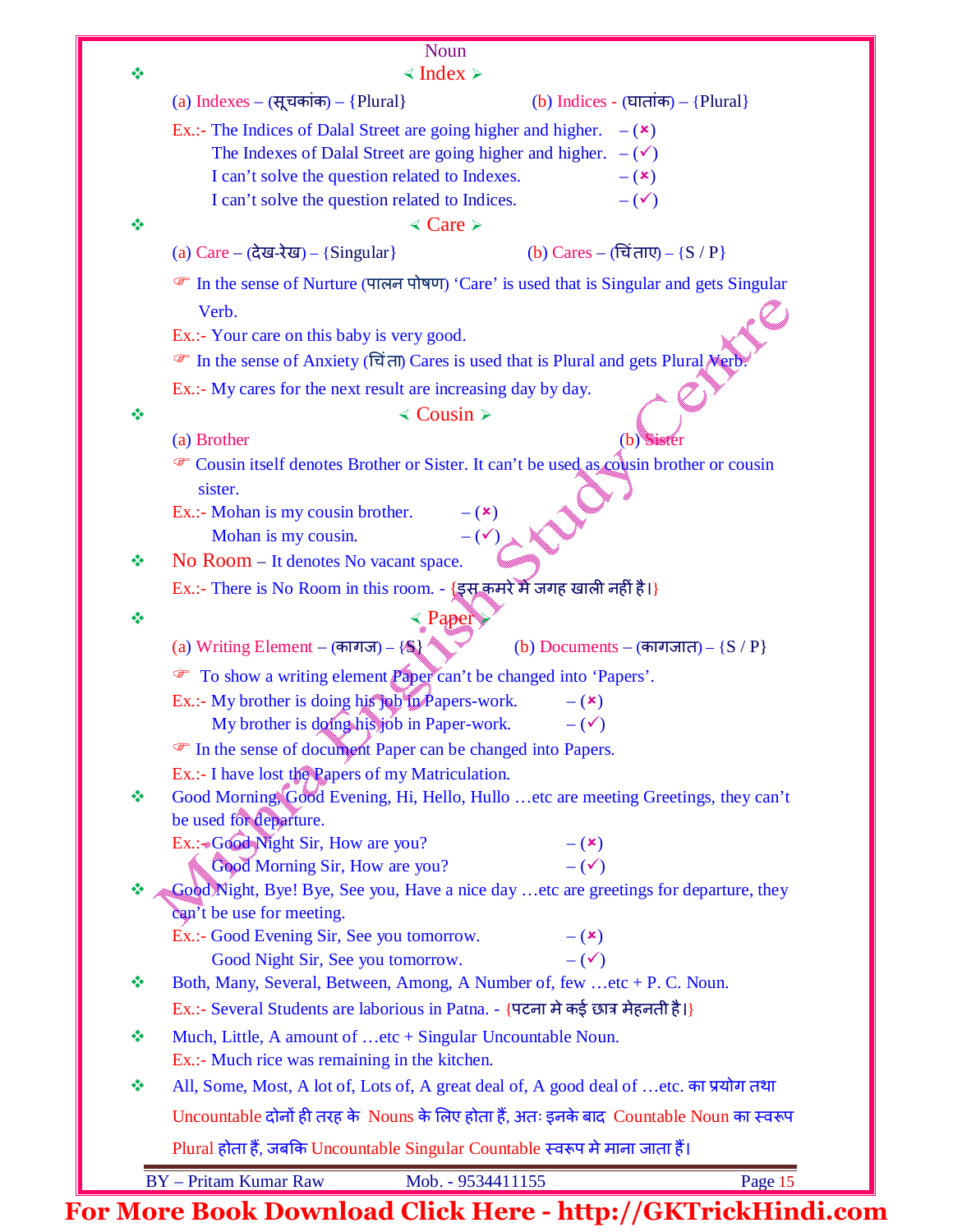| Noun      |                                                                                                                                      |                              |                                                              |                           |                                                                                   |  |  |  |  |
|-----------|--------------------------------------------------------------------------------------------------------------------------------------|------------------------------|--------------------------------------------------------------|---------------------------|-----------------------------------------------------------------------------------|--|--|--|--|
|           | Ex.:- A lot of student are present in the class.<br>$-(\checkmark)$<br>A lot of rice is remaining in the kitchen.<br>$-(\checkmark)$ |                              |                                                              |                           |                                                                                   |  |  |  |  |
| ❖         |                                                                                                                                      |                              |                                                              |                           | ध्यान रहे कि Miser, Coward, Foul etc. अपने आप मे ही Noun तथा Adjective दोनों की   |  |  |  |  |
|           | भूमिका निभाते हैं, अतः ये अकेले रहने पर भी Article ग्रहण करते हैं।                                                                   |                              |                                                              |                           |                                                                                   |  |  |  |  |
|           | Ex.:- Ram is miser.                                                                                                                  |                              | $- (x)$                                                      | $\Rightarrow$             | Ram is a miser.<br>$-(\checkmark)$                                                |  |  |  |  |
|           |                                                                                                                                      |                              |                                                              |                           |                                                                                   |  |  |  |  |
| ❖         | Some Nouns gets 's' to change their meaning not to be Plural.                                                                        |                              |                                                              |                           |                                                                                   |  |  |  |  |
|           | <b>Nouns</b>                                                                                                                         |                              |                                                              | Changed meanings with 's' |                                                                                   |  |  |  |  |
|           | Physic                                                                                                                               | {दवा}                        |                                                              | <b>Physics</b>            | $\{$ भौतकी}                                                                       |  |  |  |  |
|           | Air                                                                                                                                  | {हवा}                        |                                                              | <b>Airs</b>               | {घमंड}                                                                            |  |  |  |  |
|           | Powder                                                                                                                               | {चूर्ण}                      |                                                              | Powders                   | LIC<br>{खुराक}                                                                    |  |  |  |  |
|           | Copper                                                                                                                               | $\{$ तांबा $\}$              |                                                              | <b>Coppers</b>            | {सिक्का}                                                                          |  |  |  |  |
|           | Sand                                                                                                                                 | $\{$ बालू $\}$               |                                                              | <b>Sands</b>              | {बालू का ढेर्( / रेगिस्ताँन}                                                      |  |  |  |  |
|           | Fruit                                                                                                                                | $\overline{\mathcal{F}}$ फल} |                                                              | <b>Fruits</b>             | $\{$ परिणाम्न}                                                                    |  |  |  |  |
|           | Iron                                                                                                                                 | {लोहा}                       |                                                              | <b>Irons</b>              | {जीबीर / हथकड़ी}                                                                  |  |  |  |  |
|           | Pain                                                                                                                                 | {दर्द}                       |                                                              | Pains                     | <mark>(प्रया</mark> स)                                                            |  |  |  |  |
|           | Premise                                                                                                                              | {प्रस्तावना}                 |                                                              | <b>Premises</b>           | ∤भवन⁄घेरा }                                                                       |  |  |  |  |
|           | Quarter                                                                                                                              | {चौथाई}                      |                                                              | <b>Quarters</b>           | {निवास}                                                                           |  |  |  |  |
|           | <b>Custom</b>                                                                                                                        | {प्रथा} etc                  |                                                              | <b>Customs</b>            | {चुंगी कर} etc                                                                    |  |  |  |  |
|           |                                                                                                                                      |                              |                                                              |                           |                                                                                   |  |  |  |  |
|           |                                                                                                                                      |                              | < Common Errors of Noun >                                    |                           |                                                                                   |  |  |  |  |
|           |                                                                                                                                      |                              |                                                              |                           | 'English teacher' is not used for an Indian, it should be 'The teacher of English |  |  |  |  |
|           | language'                                                                                                                            |                              |                                                              |                           |                                                                                   |  |  |  |  |
| $\bullet$ |                                                                                                                                      |                              | 'Cent-Percent' is not used, it should be 'Hundred-Percent'   |                           |                                                                                   |  |  |  |  |
|           |                                                                                                                                      |                              |                                                              |                           | 'Word by word' is not used, it should be 'Word for word / Word to word'           |  |  |  |  |
| $\bullet$ |                                                                                                                                      |                              | 'Cooker' is not used for a Person, It should be 'Cook'       |                           |                                                                                   |  |  |  |  |
| $\bullet$ |                                                                                                                                      |                              | 'Speak a lie' is not used, It should be 'Tell a lie'         |                           |                                                                                   |  |  |  |  |
|           |                                                                                                                                      |                              | 'Téll the Truth' is not used, It should be 'Speak the Truth' |                           |                                                                                   |  |  |  |  |
|           |                                                                                                                                      |                              | 'Strong Air' is wrong, It should be 'Strong Wind'            |                           |                                                                                   |  |  |  |  |
|           | "Mild Wind' is wrong, It should be 'Mild Air'                                                                                        |                              |                                                              |                           |                                                                                   |  |  |  |  |
| $\bullet$ | 'Look' is not used as Noun, It should be 'looks'                                                                                     |                              |                                                              |                           |                                                                                   |  |  |  |  |
| $\bullet$ | 'Clothing' is not used as Noun, It should be 'Clothings'                                                                             |                              |                                                              |                           |                                                                                   |  |  |  |  |
| $\bullet$ | 'Earning' is not used as Noun, It should be 'Earnings'                                                                               |                              |                                                              |                           |                                                                                   |  |  |  |  |
| $\bullet$ | 'Arrear' is not used, It should be 'Arrears'                                                                                         |                              |                                                              |                           |                                                                                   |  |  |  |  |
| $\bullet$ | 'Greeting' is not used as Noun, It should be 'Greetings'                                                                             |                              |                                                              |                           |                                                                                   |  |  |  |  |
|           | 'Regard' is not used as Noun, It should be 'Regards'                                                                                 |                              |                                                              |                           |                                                                                   |  |  |  |  |

- 'Inning' is not used as Noun, It should be 'Innings'
- 'Billiard' is not used as Noun, It should be 'Billiards'

BY – Pritam Kumar Raw Mob. - 9534411155 Page 16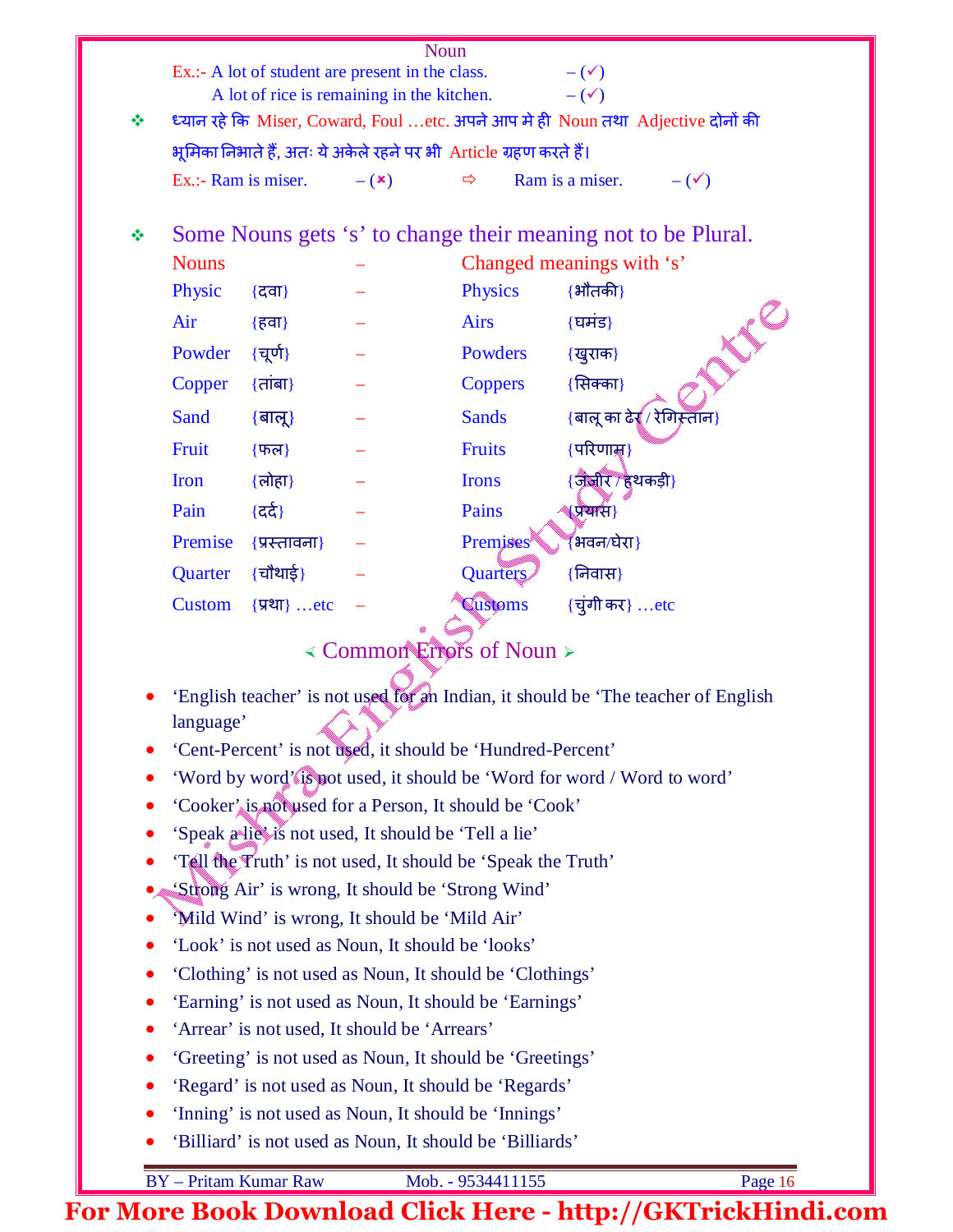## Noun

- 'Tiding' is not used, It should be 'Tidings'
- 'Measle' is wrong, It should be 'Measles'
- 'Ricket' is wrong, It should be 'Rickets'
- 'Free Ship' is not used, It should be 'Free- Student Ship'
- 'Lecturer ship' is not used, It should be 'Lecturer / Lecture ship'
- 'Return back' is not used, It should be 'Return / Come back'
- 'Return' is not used as cash, It should be 'Returns'
- 'Foretell + Future event' is not used, It should be 'Foretell / Tell future event'
- 'Ground' is not used as a purchasing or selling thong, It should be 'a Plot of ground / a piece of ground'<br>'Ground' is not used as Proof, It should be 'Grounde'<br>'Congratulation' is ground / a piece of ground'
- 'Ground' is not used as Proof, It should be 'Grounds'
- 'Congratulation' is not used, It should be 'Congratulations'
- 'Thank' is not used, It should be 'Thanks'
- 'Final Conclusion' is not used, It should be 'Conclusion / Final decision'
- 'Annal' is not used it should be 'Annals'
- 'Surrounding' is not used as Noun, It should be 'Surroundings'
- 'Menkind' is wrong, It should be 'Mankind'
- 'Out skirt' is wrong, It should be 'Out skirts'
- 'Where about' is wrong, It should be 'Where abouts'
- 'Good' is not used as Noun, It should be 'Goods'
- 'Belonging' is not used as Noun,<sup>o</sup>It should be 'Belongings'
- 'Breakable' is wrong as Noun, It should be 'Breakables'
- 'Valuable' is wrong as Noun, It should be 'Valuables'
- 'Two-third' is wrong, It should be 'Two-thirds'
- 'Sign' is not used as Noun, It should be 'Signature'
- 'Copy' is not used as Noun, It should be 'Copy book / Note book'
- 'Mark' is not used as Result, It should be 'Marks'
- 'Family Member' is not used as Noun, It should be 'Member of the family'
- 'Sale-Representative' is wrong, It should be 'Sales-Representative / Sales-Man'
- 'At odd' is wrong, It should be 'At odds'
- 'Vegetable' is not used for uncooked things, It should be 'Vegetables'
- 'Curd' is not used, It should be 'Curds'
- 'Half-Pant' is not used, It should be 'Shorts'
- 'Doing' is not used as Noun, It should be 'Doings'
- 'Study' is not used as Noun, It should be 'Studies'
- 'Remaining' is not used as Noun, It should be 'Remainings / Remainder'
- 'The haves not' is wrong, It should be 'The have nots'
- 'Get by Memory' is wrong, It should be 'Get by heart'
- 'Quote from heart' is wrong, It should be 'Quote from memory'

BY – Pritam Kumar Raw Mob. - 9534411155 Page 17